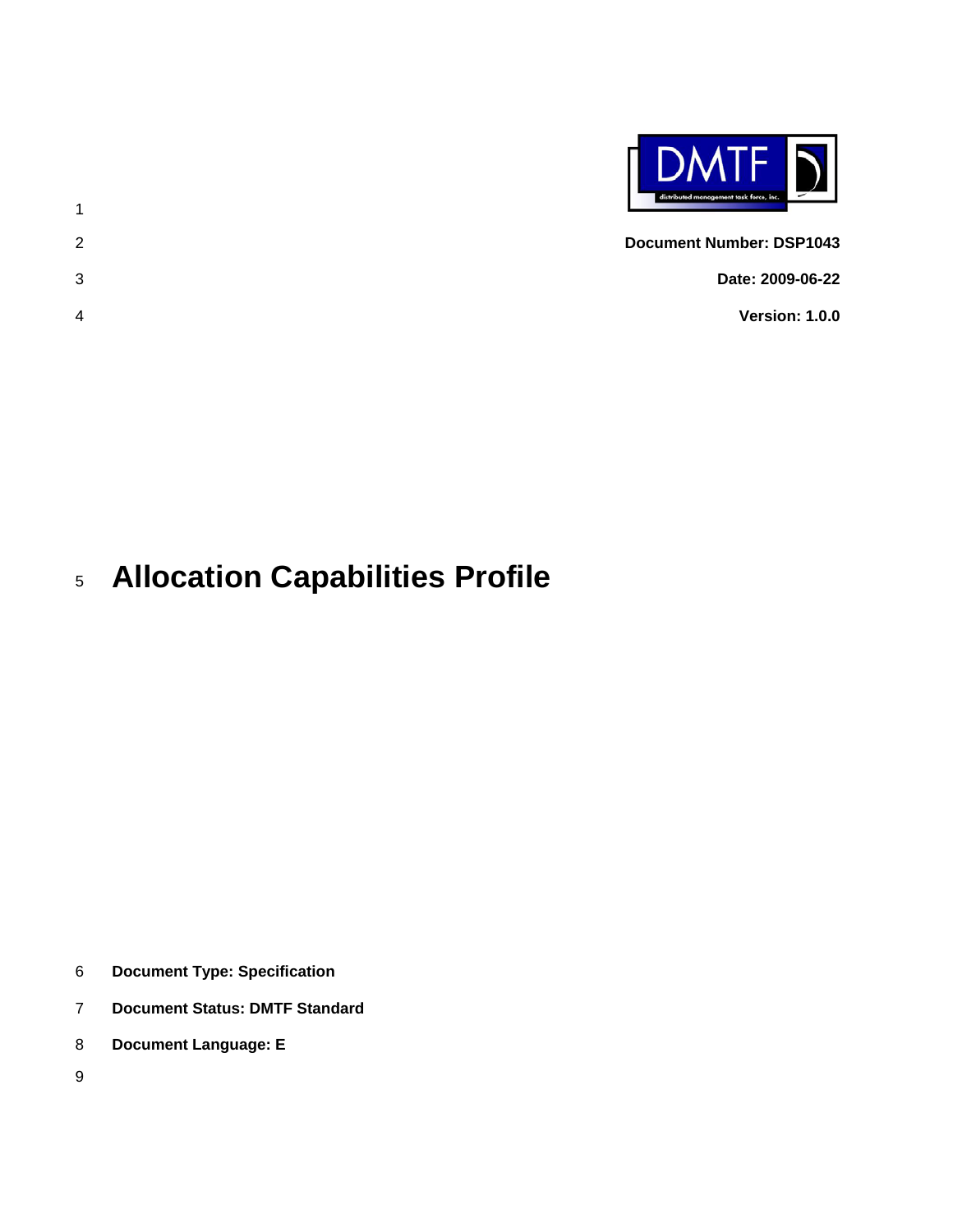10 | Copyright Notice

11 Copyright © 2007, 2009 Distributed Management Task Force, Inc. (DMTF). All rights reserved.

12 DMTF is a not-for-profit association of industry members dedicated to promoting enterprise and systems

13 14 management and interoperability. Members and non-members may reproduce DMTF specifications and documents, provided that correct attribution is given. As DMTF specifications may be revised from time to

15 time, the particular version and release date should always be noted.

- 16 Implementation of certain elements of this standard or proposed standard may be subject to third party
- 17 patent rights, including provisional patent rights (herein "patent rights"). DMTF makes no representations
- 18 to users of the standard as to the existence of such rights, and is not responsible to recognize, disclose,
- 19 or identify any or all such third party patent right, owners or claimants, nor for any incomplete or
- 20 21 inaccurate identification or disclosure of such rights, owners or claimants. DMTF shall have no liability to any party, in any manner or circumstance, under any legal theory whatsoever, for failure to recognize,
- 22 disclose, or identify any such third party patent rights, or for such party's reliance on the standard or
- 23 incorporation thereof in its product, protocols or testing procedures. DMTF shall have no liability to any
- 24 party implementing such standard, whether such implementation is foreseeable or not, nor to any patent
- 25 owner or claimant, and shall have no liability or responsibility for costs or losses incurred if a standard is
- 26 withdrawn or modified after publication, and shall be indemnified and held harmless by any party

27 implementing the standard from any and all claims of infringement by a patent owner for such

- 28 implementations.
- 29 For information about patents held by third-parties which have notified the DMTF that, in their opinion,
- 30 such patent may relate to or impact implementations of DMTF standards, visit
- 31 <http://www.dmtf.org/about/policies/disclosures.php>.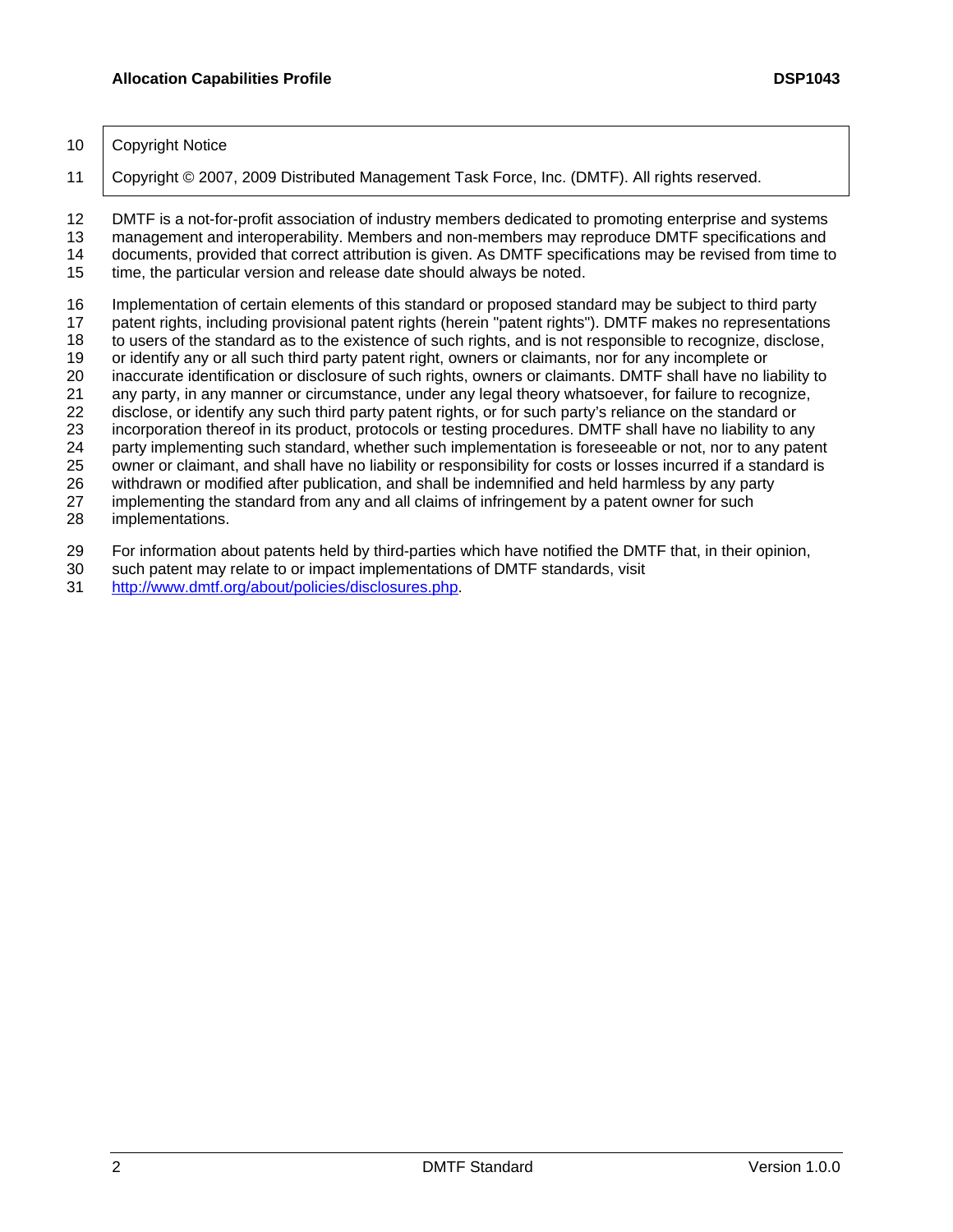# 32 CONTENTS

| 34<br>35<br>1<br>36<br>2<br>3<br>37<br>38<br>4<br>39<br>5<br>40<br>6<br>41<br>6.1<br>42<br>7<br>43<br>7.1                                                                                            |  |
|------------------------------------------------------------------------------------------------------------------------------------------------------------------------------------------------------|--|
|                                                                                                                                                                                                      |  |
|                                                                                                                                                                                                      |  |
|                                                                                                                                                                                                      |  |
|                                                                                                                                                                                                      |  |
|                                                                                                                                                                                                      |  |
|                                                                                                                                                                                                      |  |
|                                                                                                                                                                                                      |  |
|                                                                                                                                                                                                      |  |
|                                                                                                                                                                                                      |  |
|                                                                                                                                                                                                      |  |
|                                                                                                                                                                                                      |  |
| 44<br>7.2                                                                                                                                                                                            |  |
| 45<br>7.3                                                                                                                                                                                            |  |
| 7.4<br>46                                                                                                                                                                                            |  |
| 7.5<br>47                                                                                                                                                                                            |  |
| 7.6<br>48                                                                                                                                                                                            |  |
| 8<br>49                                                                                                                                                                                              |  |
| 8.1<br>50                                                                                                                                                                                            |  |
| 8.2<br>51                                                                                                                                                                                            |  |
| 8.3<br>52                                                                                                                                                                                            |  |
| 8.4<br>53                                                                                                                                                                                            |  |
| 8.5<br>54                                                                                                                                                                                            |  |
| 55<br>9                                                                                                                                                                                              |  |
| 9.1<br>56                                                                                                                                                                                            |  |
| 9.2<br>57                                                                                                                                                                                            |  |
| Associating CIM_AllocationCapabilities with a CIM_ResourceAllocationSettingData<br>9.3<br>58                                                                                                         |  |
| 59<br>Associating Multiple CIM_AllocationCapabilities with One Resource Pool Instance  17                                                                                                            |  |
| 60<br>9.4                                                                                                                                                                                            |  |
| Discovering a Host System's Allocation Capability for a Given Resource Type  18<br>9.5<br>61<br>Discovering the Allocation Capability for a Given Resource Type for a Specific Resource<br>62<br>9.6 |  |
| 63                                                                                                                                                                                                   |  |
| Determining the Default Instance of CIM_AllocationCapabilities for a Given Resource<br>64<br>9.7                                                                                                     |  |
| 65                                                                                                                                                                                                   |  |
| Determining the Default, Supported Point and Valid Ranges of Property Values<br>9.8<br>66                                                                                                            |  |
| Representing the Allocation Capability from a Selected Instance of<br>67                                                                                                                             |  |
| 68                                                                                                                                                                                                   |  |
| Discovering the Supported Changes of a Property Value in an Instance of a<br>9.9<br>69                                                                                                               |  |
| 70                                                                                                                                                                                                   |  |
| 71<br>10                                                                                                                                                                                             |  |
| 72<br>10.1                                                                                                                                                                                           |  |
| 73                                                                                                                                                                                                   |  |
| 74                                                                                                                                                                                                   |  |
| 75                                                                                                                                                                                                   |  |
| 76<br>10.5                                                                                                                                                                                           |  |
| 10.6<br>77                                                                                                                                                                                           |  |
| 78<br>10.7                                                                                                                                                                                           |  |
| 79<br>10.8                                                                                                                                                                                           |  |
| 80                                                                                                                                                                                                   |  |
| 81                                                                                                                                                                                                   |  |
| 82                                                                                                                                                                                                   |  |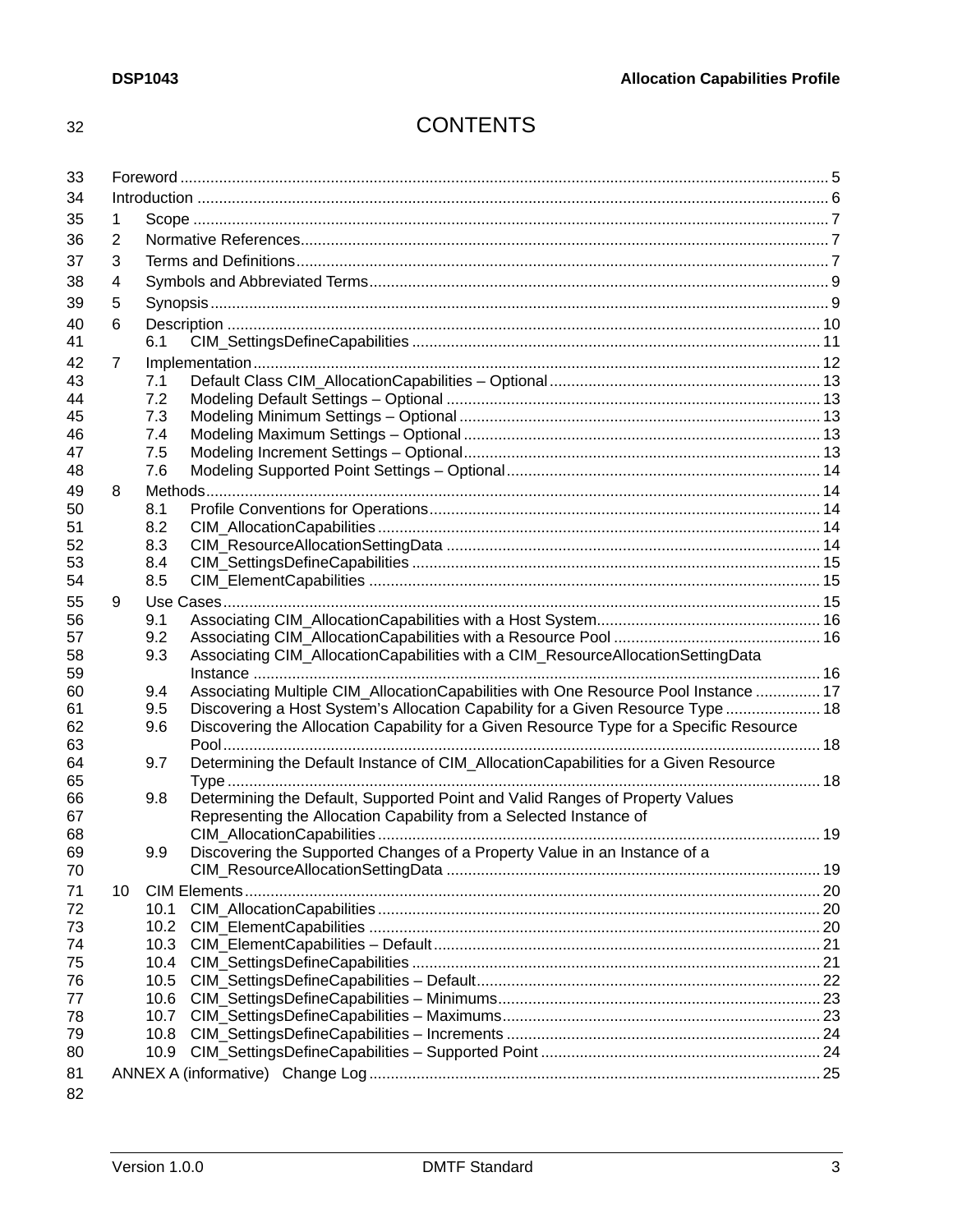# 83 **Figures**

| 84 |                                                                                             |  |
|----|---------------------------------------------------------------------------------------------|--|
| 85 | Figure 2 – Allocation Capabilities Associated to CIM_ComputerSystem and CIM_ResourcePool 16 |  |
| 86 | Figure 3 - Allocation Capabilities Associated to CIM_ResourceAllocationSettingData  17      |  |
| 87 |                                                                                             |  |
| 88 |                                                                                             |  |

#### 89 **Tables**

| 90  |                                                                                  |  |
|-----|----------------------------------------------------------------------------------|--|
| 91  |                                                                                  |  |
| 92  |                                                                                  |  |
| 93  |                                                                                  |  |
| 94  |                                                                                  |  |
| 95  |                                                                                  |  |
| 96  |                                                                                  |  |
| 97  |                                                                                  |  |
| 98  |                                                                                  |  |
| 99  |                                                                                  |  |
| 100 |                                                                                  |  |
| 101 |                                                                                  |  |
| 102 | Table 13 - Class: CIM_SettingsDefineCapabilities (Independent Supported Point)24 |  |
| 103 |                                                                                  |  |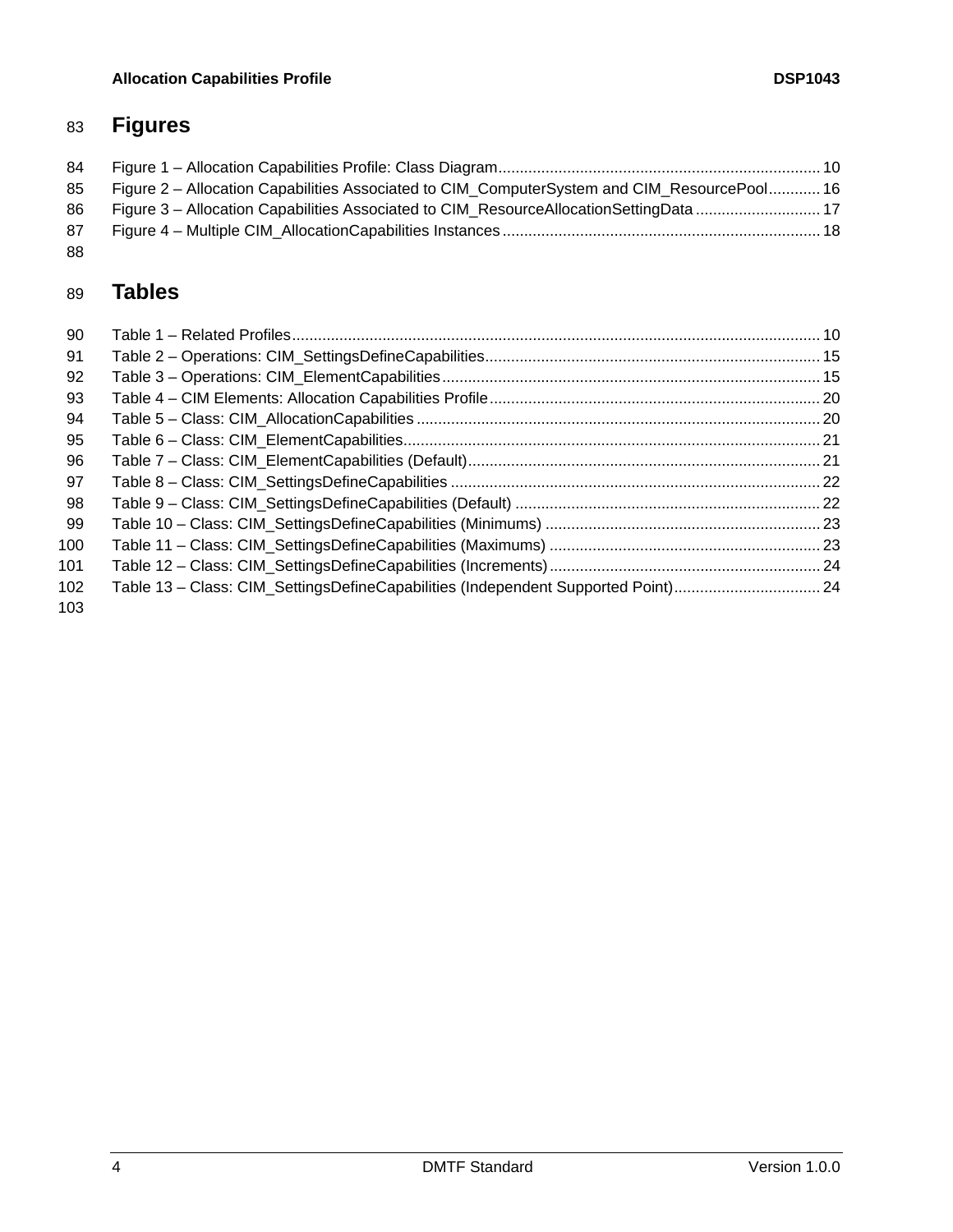## <span id="page-4-0"></span>104 Foreword

105 The *Allocation Capabilities Profile* (DSP1043) was prepared by the System Virtualization, Partitioning,

106 and Clustering Work Group.

107 DMTF is a not-for-profit association of industry members dedicated to promoting enterprise and systems

108 management and interoperability.

#### 109 **Acknowledgments**

110 111 The SVPC work group acknowledges the following people for their contributions to the development this profile.

- 112 Editors:
- 113 Michael Johanssen – IBM
- 114 Lawrence Lamers – VMware Inc.
- 115 Contributors:
- 116 117 Gareth Bestor – IBM • Ron Goering – IBM
- 118 • Daniel Hiltgen – VMware Inc.
- 119 • Ron Doyle – IBM
- 120 • Rene Schmidt – VMware Inc.
- 121 Steffen Grarup – VMware Inc.
- 122 • Hemal Shah – Broadcom
- 123 • Fred Maciel – Hitachi Ltd.
- 124 Lawrence Lamers – VMware Inc.
- 125 Andreas Maier – IBM
- 126 John Parchem – Microsoft Corporation
- 127 • George Ericson – EMC
- 128 Oliver Benke – IBM
- 129 • John Leung – Intel Corporation
- 130 James Fehlig – Novell
- 131 • Nihar Shah – Microsoft Corporation
- 132 • Shishir Pardikar – Citrix Systems Inc.
- 133 Stephen Schmidt – IBM
- 134 • Mark Hapner – Sun Microsystems
- 135 Dave Barrett – Emulex
- 136 John Suit – Fortisphere
- 137 Jeff Wheeler – Cisco
- 138 Mark Johnson – IBM
- 139 • Kamesh Aiyer – EMC

140 141 Special thanks to Aiyer Kamesh and George Ericson as this profile is based on the capabilities and settings model they introduced in the CIM model.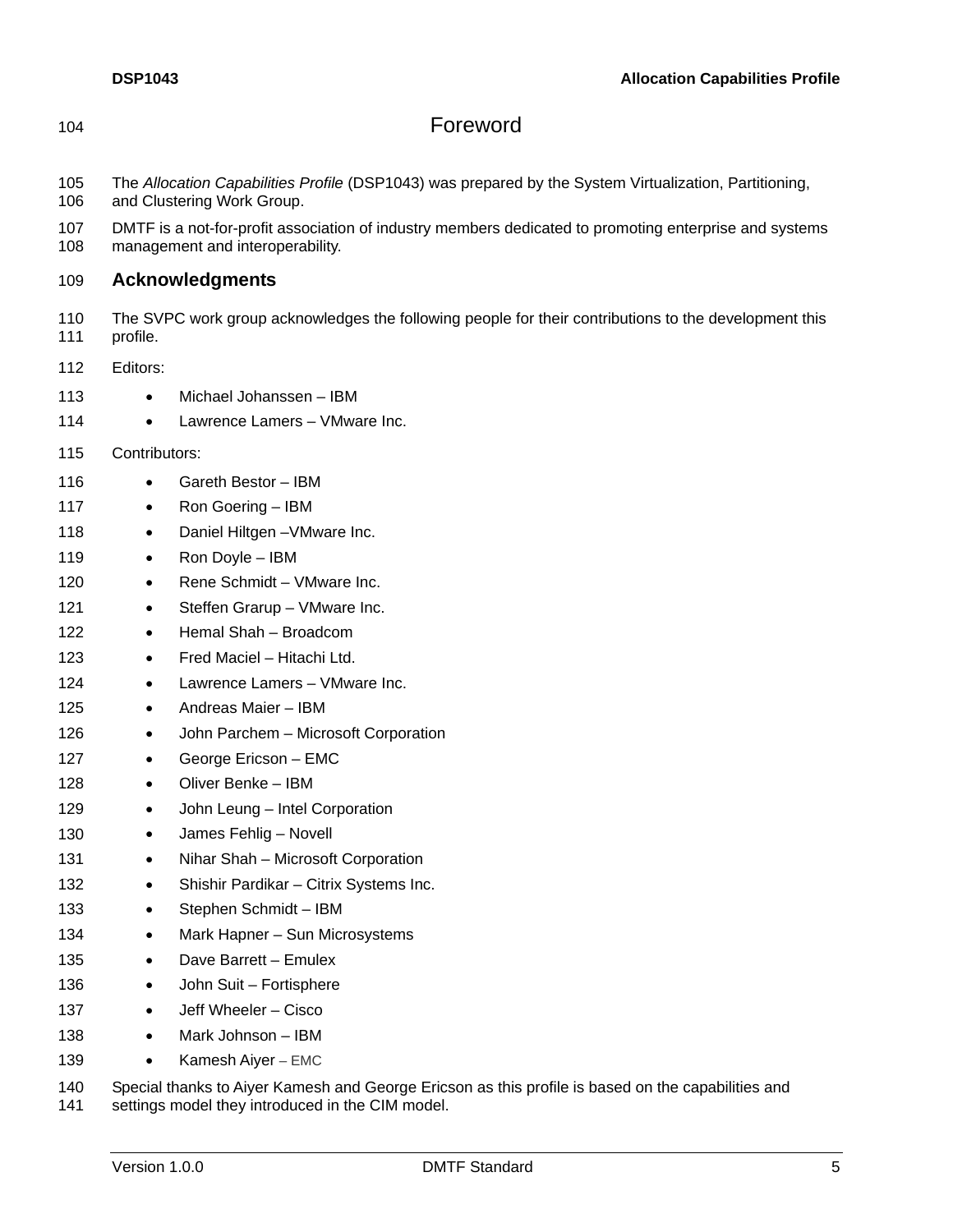# <span id="page-5-0"></span>142 Introduction

143 The information in this specification should be sufficient for a provider or consumer of this data to identify

144 unambiguously the classes, properties, methods, and values that shall be instantiated and manipulated to

145 represent and manage the allocation capabilities of host systems and resource pools modeled using the

146 DMTF CIM core and extended model definitions.

147 The target audience for this specification is implementers who are writing CIM-based providers or

148 consumers of management interfaces representing the component described in this document.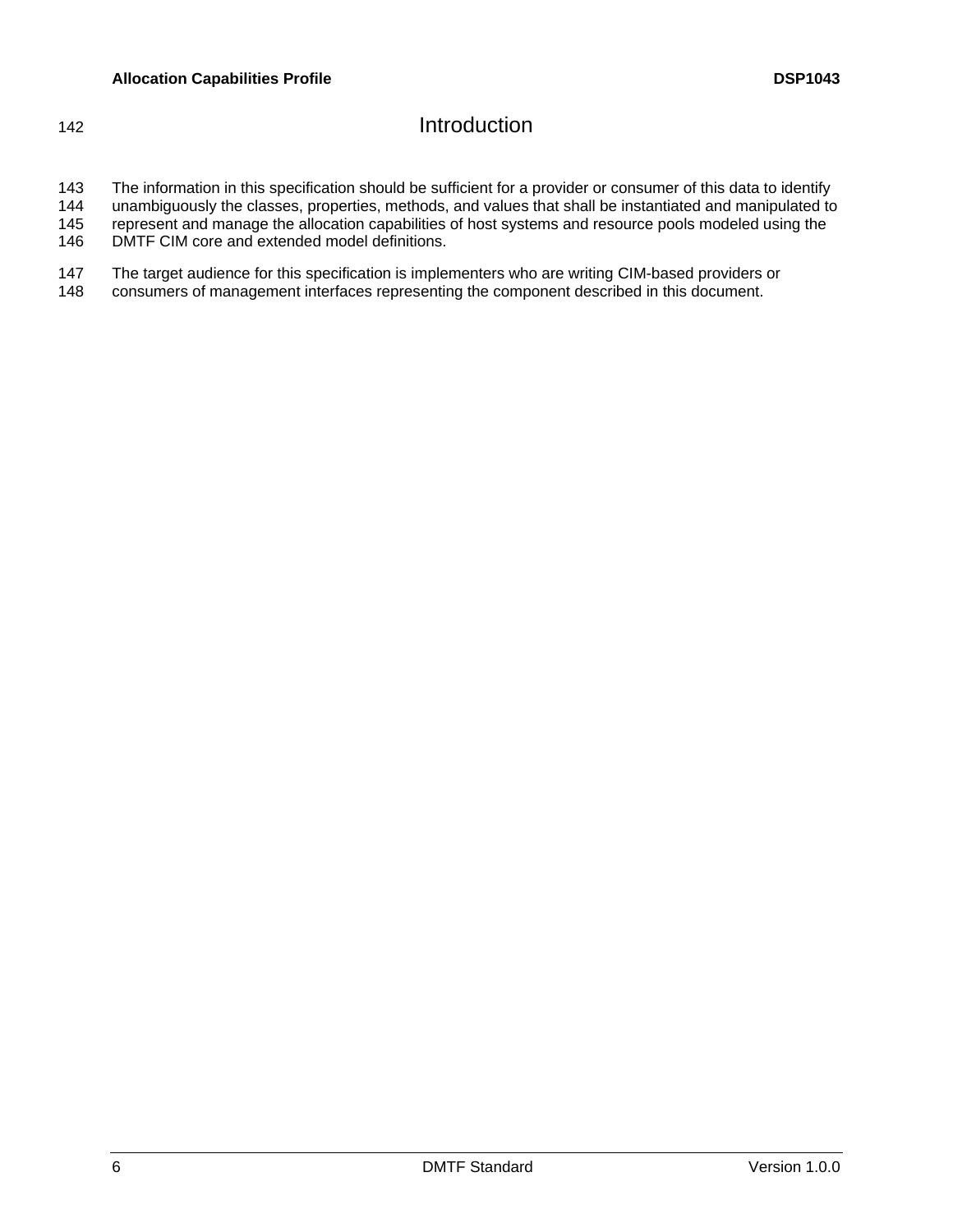# <sup>149</sup>**Allocation Capabilities Profile**

### <span id="page-6-0"></span>150 **1 Scope**

- 151 The *Allocation Capabilities Profile* extends the management capability of referencing profiles by adding
- 152 the ability to represent the default, supported and range of property values for resource allocation
- 153 requests for a given resource, and the mutability of properties in a Resource Allocation Setting Data
- 154 instance.

### <span id="page-6-1"></span>155 **2 Normative References**

- 156 The following referenced documents are indispensable for the application of this document. For dated
- 157 references, only the edition cited applies. For undated references, the latest edition of the referenced
- 158 document (including any amendments) applies.
- 159 DMTF DSP0004, *CIM Infrastructure Specification* 2.5,
- 160 [http://www.dmtf.org/standards/published\\_documents/DSP0004\\_2.5.pdf](http://www.dmtf.org/standards/published_documents/DSP0004_2.5.pdf)
- <span id="page-6-5"></span>161 DMTF DSP0200, *CIM Operations over HTTP* 1.3,
- 162 [http://www.dmtf.org/standards/published\\_documents/DSP0200\\_1.3.pdf](http://www.dmtf.org/standards/published_documents/DSP0200_1.3.pdf)
- 163 DMTF DSP0207, *WBEM URI Mapping Specification* 1.0, 164 [http://www.dmtf.org/standards/published\\_documents/DSP0207\\_1.0.pdf](http://www.dmtf.org/standards/published_documents/DSP0207_1.0.pdf)
- <span id="page-6-4"></span>165 DMTF DSP1001, *Management Profile Specification Usage Guide* 1.0, 166 [http://www.dmtf.org/standards/published\\_documents/DSP1001\\_1.0.pdf](http://www.dmtf.org/standards/published_documents/DSP1001_1.0.pdf)
- <span id="page-6-3"></span>167 DMTF DSP1033, *Profile Registration Profile* 1.0,
- 168 [http://www.dmtf.org/standards/published\\_documents/DSP1033\\_1.0.pdf](http://www.dmtf.org/standards/published_documents/DSP1033_1.0.pdf)

## <span id="page-6-2"></span>169 **3 Terms and Definitions**

- 170 For the purposes of this document, the following terms and definitions apply. For the purposes of this
- 171 document, the terms and definitions in [DSP1033](#page-6-3) and [DSP1001](#page-6-4) also apply.
- 172 **3.1**
- 173 **can**
- 174 used for statements of possibility and capability, whether material, physical, or causal
- 175 **3.2**
- 176 **cannot**
- 177 used for statements of possibility and capability, whether material, physical, or causal
- 178 **3.3**
- 179 **conditional**
- 180 indicates requirements to be followed strictly in order to conform to the document if the specified
- 181 conditions are met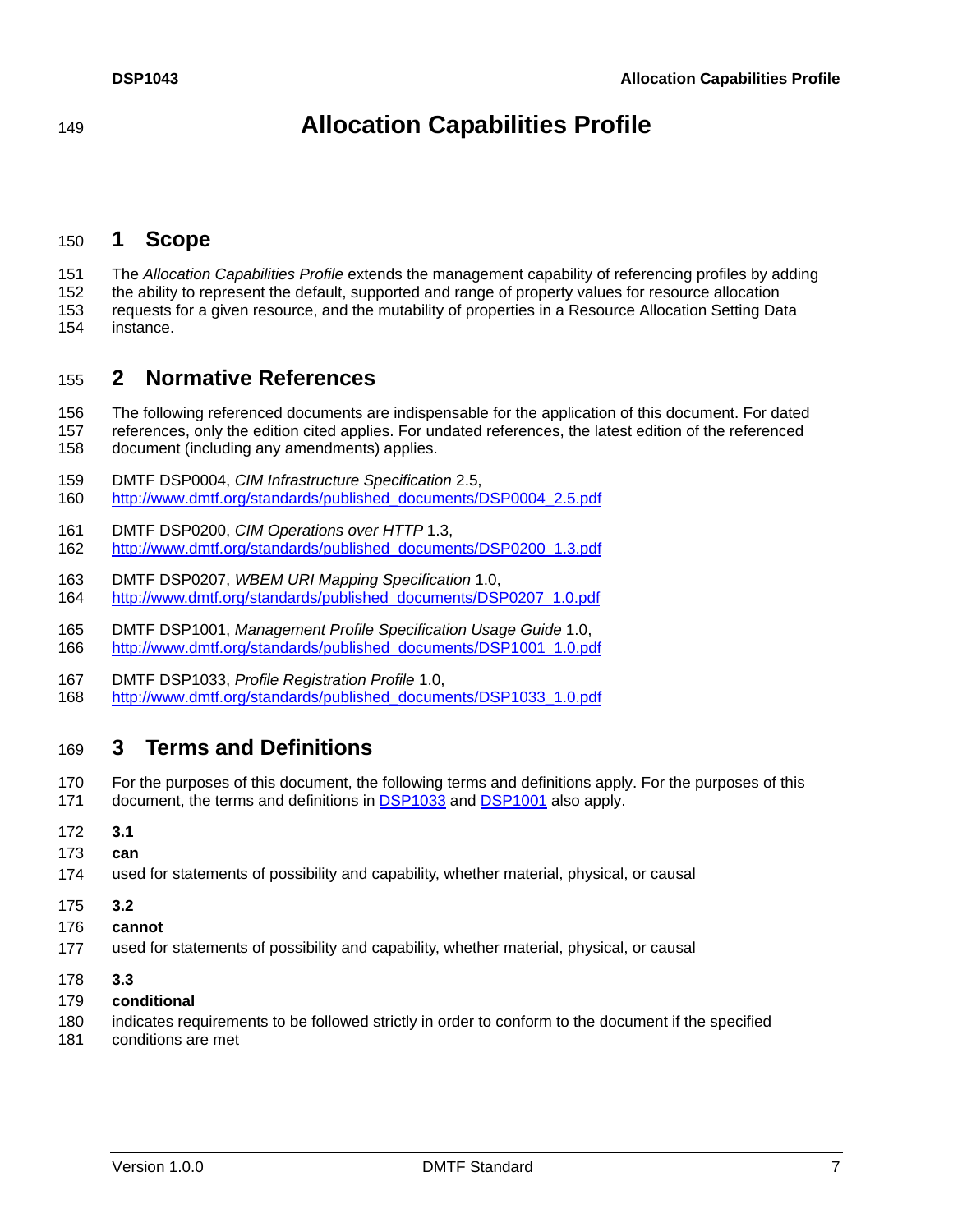| 182 | 3.4                                                                                                           |
|-----|---------------------------------------------------------------------------------------------------------------|
| 183 | mandatory                                                                                                     |
| 184 | indicates requirements to be followed strictly in order to conform to the document and from which no          |
| 185 | deviation is permitted                                                                                        |
| 186 | 3.5                                                                                                           |
| 187 | may                                                                                                           |
| 188 | indicates a course of action permissible within the limits of the document                                    |
| 189 | 3.6                                                                                                           |
| 190 | need not                                                                                                      |
| 191 | indicates a course of action permissible within the limits of the document                                    |
| 192 | 3.7                                                                                                           |
| 193 | optional                                                                                                      |
| 194 | indicates a course of action permissible within the limits of the document                                    |
| 195 | 3.8                                                                                                           |
| 196 | referencing profile                                                                                           |
| 197 | indicates a profile that owns the definition of this class and can include a reference to this profile in its |
| 198 | "Referenced Profiles" table                                                                                   |
| 199 | 3.9                                                                                                           |
| 200 | shall                                                                                                         |
| 201 | indicates requirements to be followed strictly in order to conform to the document and from which no          |
| 202 | deviation is permitted                                                                                        |
| 203 | 3.10                                                                                                          |
| 204 | shall not                                                                                                     |
| 205 | indicates requirements to be followed strictly in order to conform to the document and from which no          |
| 206 | deviation is permitted                                                                                        |
| 207 | 3.11                                                                                                          |
| 208 | should                                                                                                        |
| 209 | indicates that among several possibilities, one is recommended as particularly suitable, without              |
| 210 | mentioning or excluding others, or that a certain course of action is preferred but not necessarily required  |
| 211 | 3.12                                                                                                          |
| 212 | should not                                                                                                    |
| 213 | indicates that a certain possibility or course of action is deprecated but not prohibited                     |
| 214 | 3.13                                                                                                          |
| 215 | unspecified                                                                                                   |
| 216 | indicates that this profile does not define any constraints for the referenced CIM element or operation       |
| 217 | 3.14                                                                                                          |
| 218 | host system                                                                                                   |
| 219 | the scoping computer system in a virtualization environment that contains computing resources or system       |
| 220 | devices that are capable of being virtualized                                                                 |

221 **3.15** 

#### 222 **virtual system**

223 224 a virtualized computer system that is composed of partitioned or virtualized computing resources and system devices. Other common industry terms for such a system include virtual machine, hosted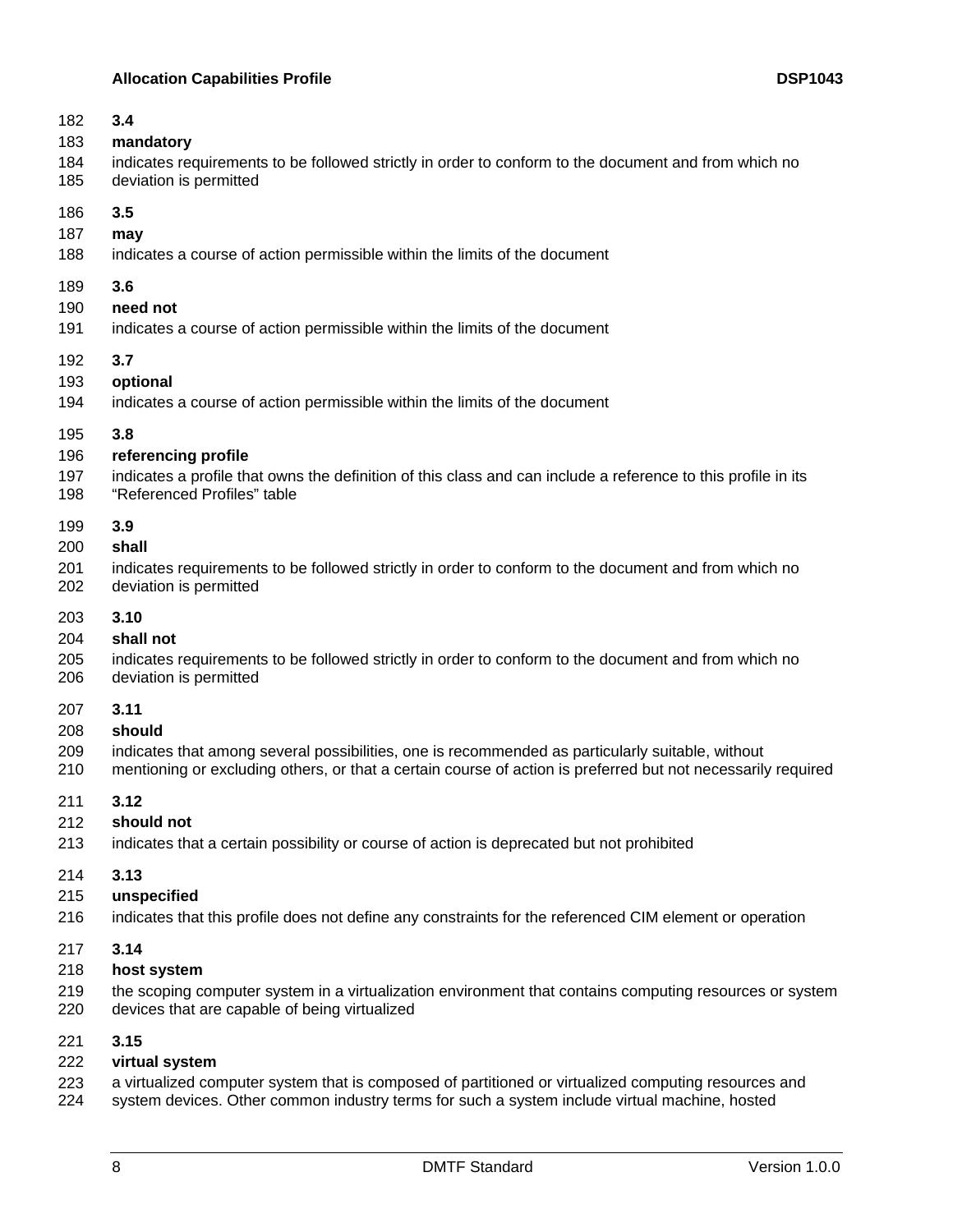- computer, child partition, logical partition, domain, guest, and container. In some virtualization 225
- environments, a Virtual system may act as the host system to other nested virtual systems, for example, a 226
- logically partitioned system in which each partition runs an instance of a hypervisor. 227

#### 228 **3.16**

#### 229 **host resource**

- 230 system devices or computing resources contained by the host system that may be utilized — either
- 231 exclusively or shared — through the virtualization platform to provide resources to a virtual system
- 232 **3.17**

#### 233 **virtual resource**

234 235 236 system devices or computing resources that are given or allocated by the virtualization platform to the virtual system. Virtual resources are typically represented using the same CIM class as their respective host resource.

#### 237 **3.18**

#### 238 **resource type**

- 239 240 a generic type that can be used to categorize classes of host resources or virtualized host resources, for example, processor, memory, network adapter, and so on
- 241 **3.19**

#### 242 **resource pool**

- 243 an abstract entity exposed by the Virtualization Platform for the purpose of allocation and assignment of
- 244 245 Virtual Resources to Virtual Systems. In the case where host resources of the same resource type can be meaningfully separated, multiple mutually exclusive resource pools may exist.
- 246 **3.20**

#### 247 **current setting data**

- 248 the virtual setting data associated with the current allocation state of a virtual resource or system.
- 249 **3.21**
- 250 **capability set**
- 251 a set of instances of class CIM\_SettingData associated with the association
- 252 CIM\_SettingsDefineCapabilities to a CIM\_Capabilities instance, and the associated CIM\_Capabilities
- 253 instance.

### <span id="page-8-0"></span>254 **4 Symbols and Abbreviated Terms**

- 255 **4.1**
- 256 **CIM**
- 257 Common Information Model
- 258 **4.2**
- 259 **CPU**
- 260 Central Processing Unit

### <span id="page-8-1"></span>261 **5 Synopsis**

- 262 **Profile Name:** Allocation Capabilities
- 263 **Version:** 1.0.0
- 264 **Organization:** DMTF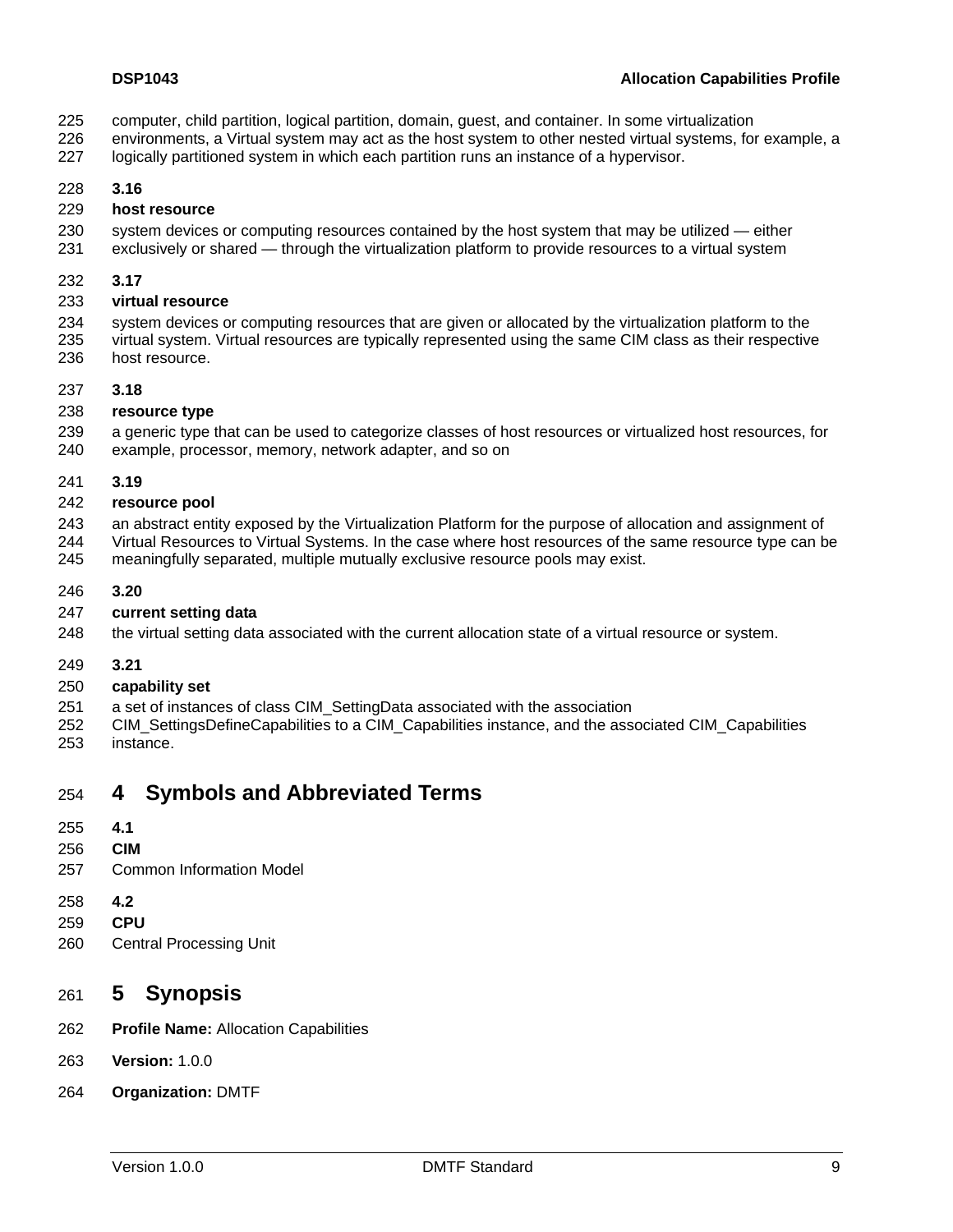#### **Allocation Capabilities Profile DSP1043**

- 265 **CIM schema version:** 2.22
- 266 **Central Class:** CIM\_AllocationCapabilities
- 267 **Scoping Class:** CIM\_System

268

269 This abstract profile specification shall not be directly implemented; implementation shall be based on a

270 271 profile specification for the capabilities of a resource pool or virtualization system for a specific class of resources, such as CPU and system memory. The scoping association paths between the central class

- 272 and the scoping class shall be specified by the incorporating concrete profiles.
- 273 [Table 1](#page-9-2) identifies profiles on which this profile has a dependency.
- <span id="page-9-2"></span>274

#### **Table 1 – Related Profiles**

| <b>Profile Name</b> | Organization | <b>Version</b> | Requirement | <b>Description</b> |
|---------------------|--------------|----------------|-------------|--------------------|
| None.               |              |                |             |                    |

### <span id="page-9-0"></span>275 **6 Description**

The *Allocation Capabilities Profile* is an abstract profile that describes the use of the class 276

CIM\_AllocationCapabilities and the use of association CIM\_SettingsDefineCapabilities to a set of 277

CIM\_ResourceAllocationSettingData instances to describe the default property values, supported 278

property values, and range of property values for a resource allocation request. 279

280 281 [Figure 1](#page-9-1) represents the class schema for the *Allocation Capabilities Profile*. For simplicity, the prefix CIM\_ has been removed from the names of the classes.



282



#### <span id="page-9-1"></span>283 **Figure 1 – Allocation Capabilities Profile: Class Diagram**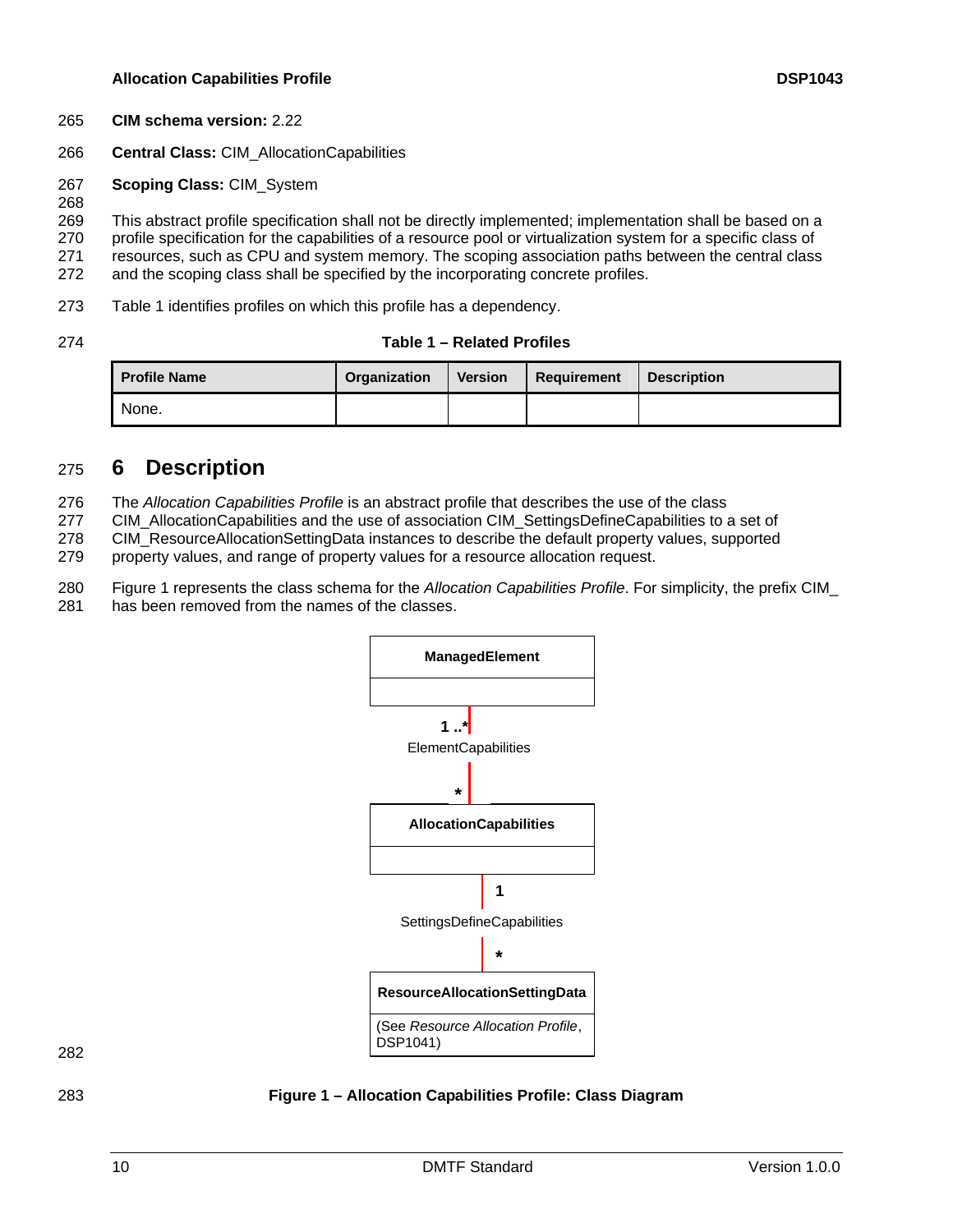- The CIM\_ManagedElement class in [Figure 1](#page-9-1) represents a potential provider of resources such as a host 284
- system (CIM\_ComputerSystem) or a resource pool (CIM\_ResourcePool), or the CIM\_ManagedElement 285
- class represents an instance of CIM\_ResourceAllocationSettingData. 286
- 287 288 CIM\_ElementCapabilities associates the CIM\_AllocationCapabilities instance to a subclass of CIM\_ManagedElement.
- 289 If a CIM\_AllocationCapabilities instance associated using the CIM\_ElementCapabilities association is
- 290 used to define the allocation capabilities of the managed element, the set of
- 291 CIM\_ResourceAllocationSettingData instances together with properties of the CIM\_AllocationCapabilities
- 292 instance defines a supported set of default property values, supported property values, and range of
- 293 supported property values required to form a valid allocation request for the resource type.
- 294 If a CIM\_AllocationCapabilities instance is associated using the CIM\_ElementCapabilities association to
- 295 an instance of CIM\_ResourceAllocationSettingData, the set of associated
- 296 CIM\_ResourceAllocationSettingData instances represents the supported changes or the range of valid
- 297 changes for the properties in the CIM\_ResourceAllocationSettingData instance.
- 298 CIM\_SettingsDefineCapabilities associates instances of CIM\_ResourceAllocationSettingData to a
- 299 CIM\_AllocationCapabilities instance and defines the type of capability the
- 300 CIM\_ResourceAllocationSettingData represents.
- 301 Note that the allocation capabilities do not reflect the current or dynamic state of any allocations. Rather
- 302 they define valid allocation requests or valid settings modifications supported by the host system or
- 303 resource pool without regard to the current availability of a host resource.

#### <span id="page-10-0"></span>304 **6.1 CIM\_SettingsDefineCapabilities**

- 305 The CIM SettingsDefineCapabilities association indicates that the non-null, non-key set of properties of
- 306 the component CIM\_ResourceAllocationSettingData instance specifies some capabilities of the
- 307 associated CIM\_AllocationCapabilities instance. The interpretation of the set of properties in the
- 308 associated CIM\_ResourceAllocationSettingData is governed by the CIM\_SettingsDefineCapabilities
- 309 properties: PropertyPolicy, ValueRole, and ValueRange.

#### 310 **6.1.1 PropertyPolicy**

- 311 The CIM Schema description of this property applies.
- 312 PropertyPolicy defines whether or not the non-null, non-key properties of the associated
- 313 CIM\_ResourceAllocationSettingData instance are treated independently or as a correlated set.
- 314 This profile assumes that the value of the PropertyPolicy property is 0 ("Independent") if the ValueRange
- 315 contains a value of 1 ("Minimums"), 2 ("Maximums") or 3 ("Increments"). In these cases multiple instances
- 316 317 of CIM\_AllocationCapabilities with independent sets of capabilities are used to express correlated sets of capabilities.
- 318 PropertyPolicy can be set to 0 ("Independent") or 1 ("Correlated") if the property ValueRange is set to
- 319 "Point" to express the independence or the dependence of the set of properties in the associated
- 320 CIM\_ResourceAllocationSettingData instance.

#### 321 **6.1.2 ValueRole**

- 322 The CIM Schema description of this property applies.
- 323 The possible values for the ValueRole property are as follows:
- 324 325 0 ("Default") indicates that property values of the component CIM ResourceAllocationSettingData instance are the default values that are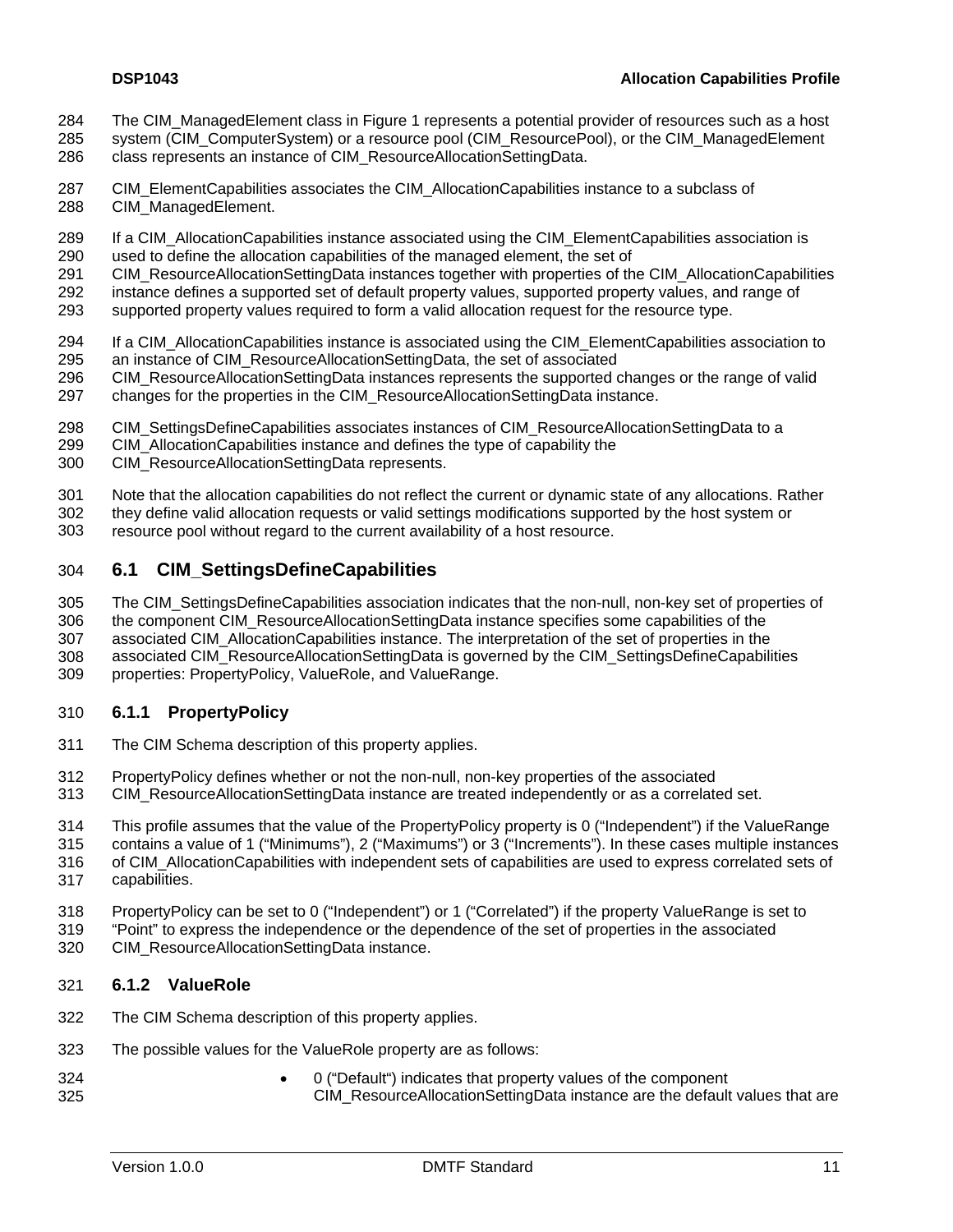| 326<br>327<br>328 | used if a new CIM ResourceAllocationSettingData instance is created for<br>elements whose capabilities are defined by the associated<br>CIM_AllocationCapabilities instance. |
|-------------------|------------------------------------------------------------------------------------------------------------------------------------------------------------------------------|
| 329               | 4 ("Supported") indicates that the component                                                                                                                                 |
| 330               | CIM_ResourceAllocationSettingData instance represents a set of supported                                                                                                     |
| 331               | property values or the increments within a supported range of values.                                                                                                        |

#### 332 **6.1.3 ValueRange**

- 333 The CIM Schema description of this property applies.
- 334 The possible values for the ValueRange property are as follows:
- 335 336 0 ("Point") indicates that the component CIM\_ResourceAllocationSettingData instance provides a single set of values.
- 337 338 339 340 1 ("Minimums") indicates that this CIM\_ResourceAllocationSettingData instance provides minimum values for numeric properties with a linear range. Unless restricted by a "Maximums" value on the same set of properties, all values that collate higher than the specified values are also considered to be supported by the associated capabilities instance.
- 341 342 343 344 2 ("Maximums") indicates that this CIM\_ResourceAllocationSettingData instance provides maximum values for numeric properties with a linear range. Unless restricted by a "Minimums" value on the same set of properties, all values that collate lower than the specified values are also considered to be supported by the associated capabilities instance.
- 345 346 347 3 ("Increments") indicates that this CIM\_ResourceAllocationSettingData instance provides increment values for numeric properties. These values represent the respective increment between the maximum and minimum values of the supported numeric settings.

## <span id="page-11-0"></span>348 **7 Implementation**

349 350 This section details the requirements related to the arrangement of instances and properties of those instances for implementations of this profile.

- 351 352 Each instance of CIM\_AllocationCapabilities shall be associated with one or more instances of CIM\_ManagedElement through the CIM\_ElementCapabilities association class.
- 353 Each instance of CIM\_AllocationCapabilities shall be associated with zero or more instances of
- 354 CIM\_ResourceAllocationSettingData through the CIM\_SettingsDefineCapabilities association class. The
- 355 ResourceType property for each instance of CIM\_ResourceAllocationSettingData associated with an
- 356 instance of CIM\_AllocationCapabilities through the CIM\_SettingsDefineCapabilities association shall have
- 357 the same value as the ResourceType property of the CIM\_AllocationCapabilities instance.
- 358 359 360 If a CIM\_ResourceAllocationSettingData instance has an associated CIM\_AllocationCapabilities instance to represent the mutability of its properties and no non-null values are found for a property in the instance or instances of CIM\_ResourceAllocationSettingData associated to the CIM\_AllocationCapabilities
- 361 instance with the CIM\_SettingsDefineCapabilities association that property is not mutable.
- 362 If multiple CIM\_AllocationCapabilities instances are associated through the CIM\_ElementCapabilities
- 363 association class to a single instance of CIM\_ManagedElement, each instance of
- 364 CIM\_AllocationCapabilities and associated CIM\_ResourceAllocationSettingData instances shall define
- 365 one correlated set. A setting from one set shall not be combined with a setting from another set to define
- 366 a valid allocation request for a given resource.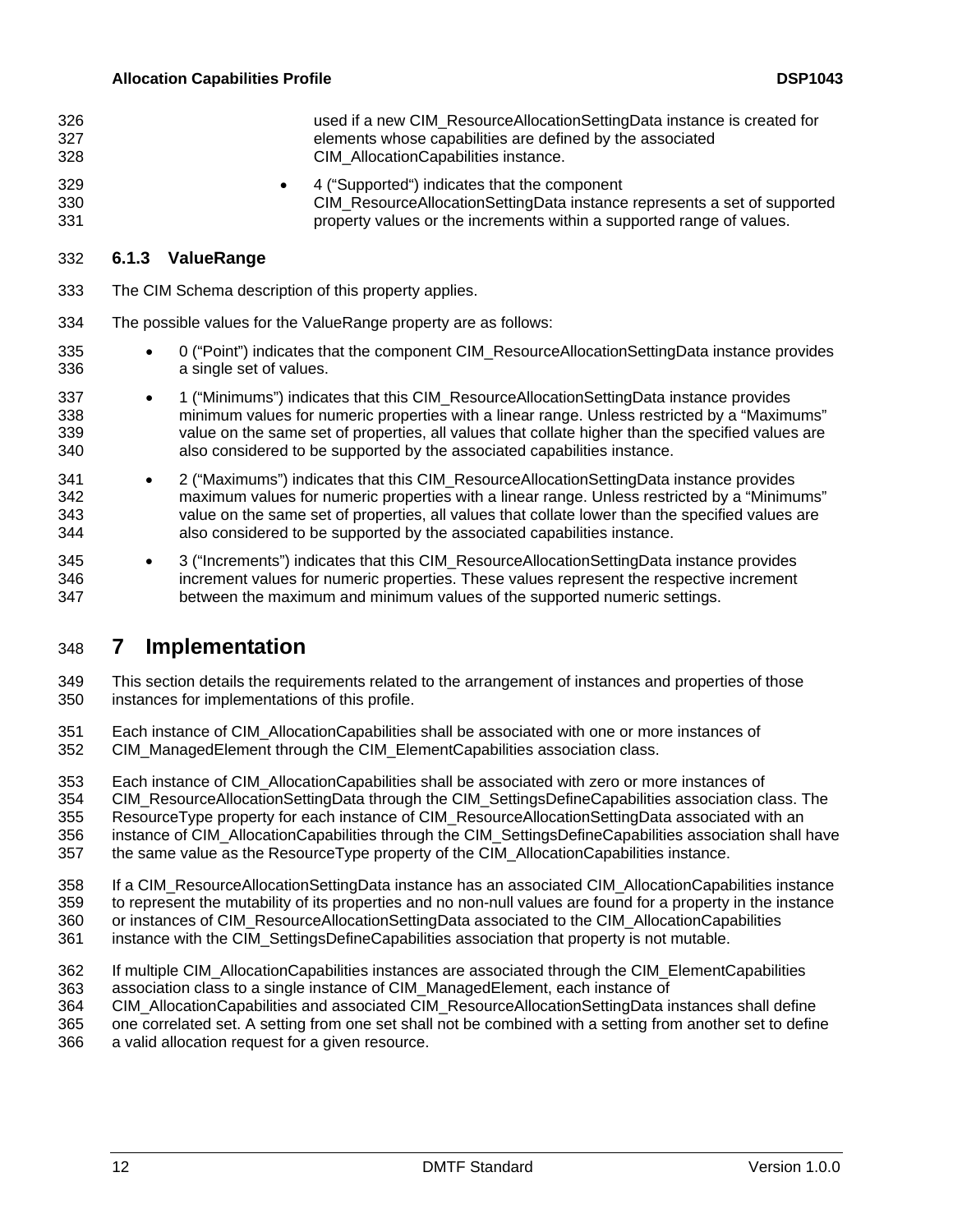#### <span id="page-12-0"></span>367 **7.1 Default Class CIM\_AllocationCapabilities – Optional**

The default CIM\_AllocationCapabilities instance of a given resource type associated with a managed 368

- element may be modeled. This section describes the behavioral requirements if a default 369
- CIM\_AllocationCapabilities instance is modeled. 370

371 372 373 374 375 376 The CIM\_ElementCapabilities instance that associates the CIM\_AllocationCapabilities instance of a given resource type to a managed element that represents a default CIM\_AllocationCapabilities instance shall be implemented as specified in section [10.3.](#page-20-0) Each instance of CIM\_ManagedElement shall be referenced by at most one instance of CIM\_ElementCapabilities as specified in section [10.3](#page-20-0) for a given resource type. This implies that at most a single default CIM\_AllocationCapabilities instance for a given resource type may be associated to a manage element.

#### <span id="page-12-1"></span>377 **7.2 Modeling Default Settings – Optional**

378 379 380 The default resource allocation settings for a CIM\_AllocationCapabilities instance associated with a managed element may be modeled. This section describes the behavioral requirements if the default allocation settings are modeled.

381 382 383 384 385 386 The CIM\_SettingsDefineCapabilities instance that associates the CIM\_ResourceAllocationSettingData representing the default settings with the CIM\_AllocationCapabilities instance shall be implemented as specified in section [10.5.](#page-21-0) Each instance of CIM\_AllocationCapabilities shall be referenced by at most one instance of CIM\_SettingsDefineCapabilities implemented as specified in section [10.5.](#page-21-0) This implies that at most a single default resource allocation settings exists and is modeled with a single instance of CIM\_ResourceAllocationSettingData.

#### <span id="page-12-2"></span>387 **7.3 Modeling Minimum Settings – Optional**

388 389 390 The minimum resource allocation settings for a CIM\_AllocationCapabilities instance associated with a managed element may be modeled. This section describes the behavioral requirements if the minimum allocation settings are modeled.

391 392 393 394 395 396 The CIM\_SettingsDefineCapabilities instance that associates the CIM\_ResourceAllocationSettingData representing the minimum settings with the CIM\_AllocationCapabilities instance shall be implemented as specified in section [10.6.](#page-22-0) Each instance of CIM AllocationCapabilities shall be referenced by at most one instance of CIM\_SettingsDefineCapabilities implemented as specified in section [10.6.](#page-22-0) This implies that at most a single minimum resource allocation settings exists and is modeled with a single instance of CIM\_ResourceAllocationSettingData.

#### <span id="page-12-3"></span>397 **7.4 Modeling Maximum Settings – Optional**

398 399 400 The maximum resource allocation settings for a CIM\_AllocationCapabilities instance associated with a managed element may be modeled. This section describes the behavioral requirements if the maximum allocation settings are modeled.

401 402 403 404 405 406 The CIM\_SettingsDefineCapabilities instance that associates the CIM\_ResourceAllocationSettingData representing the maximum settings with the CIM\_AllocationCapabilities instance shall be implemented as specified in section [10.7.](#page-22-1) Each instance of CIM\_AllocationCapabilities shall be referenced by at most one instance of CIM\_SettingsDefineCapabilities implemented as specified in section [10.7.](#page-22-1) This implies that at most a single maximum resource allocation settings exists and is modeled with a single instance of CIM\_ResourceAllocationSettingData.

#### <span id="page-12-4"></span>407 **7.5 Modeling Increment Settings – Optional**

408 409 The increment resource allocation settings for a CIM\_AllocationCapabilities instance associated with a managed element may be modeled. This section describes the behavioral requirements if the increment

410 allocation settings are modeled.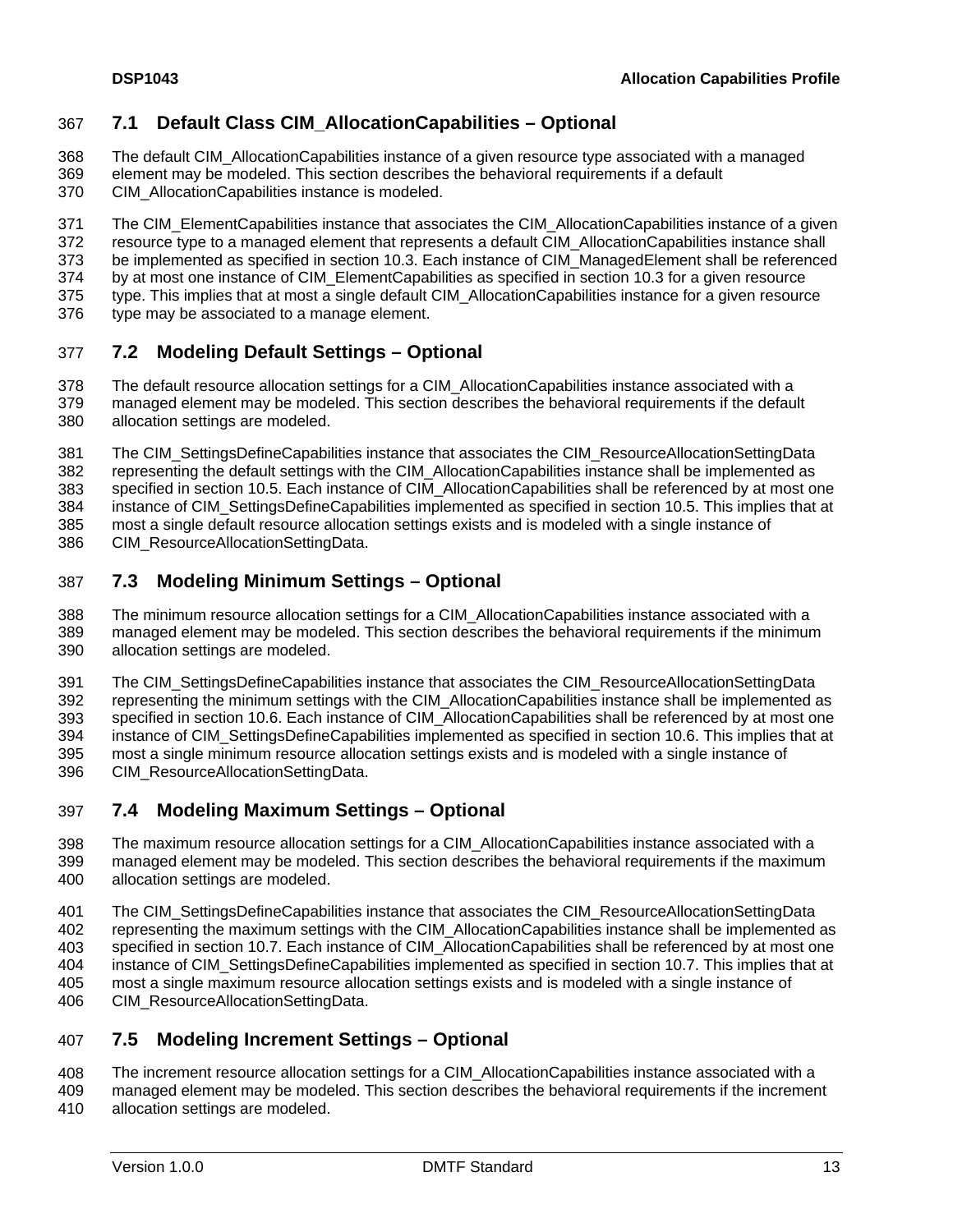- The CIM\_SettingsDefineCapabilities instance that associates the CIM\_ResourceAllocationSettingData 411
- representing the increment settings with the CIM\_AllocationCapabilities instance shall be implemented as 412
- specified in section [10.8.](#page-23-0) Each instance of CIM\_AllocationCapabilities shall be referenced by at most one 413
- 414 instance of CIM\_SettingsDefineCapabilities implemented as specified in section [10.8.](#page-23-0) This implies that at most a single increment resource allocation settings exists and is modeled with a single instance of
- 415
- 416 CIM\_ResourceAllocationSettingData.

### <span id="page-13-0"></span>417 **7.6 Modeling Supported Point Settings – Optional**

- 418 419 420 The supported point resource allocation settings for a CIM\_AllocationCapabilities instance associated with a managed element may be modeled. This section describes the behavioral requirements if the supported allocation settings for a managed element are modeled.
- 421 422 423 The CIM\_SettingsDefineCapabilities instance that associated the CIM\_ResourceAllocationSettingData representing the supported point settings with the CIM\_AllocationCapabilities instance shall be implemented as specified in section [10.9](#page-23-1).

## <span id="page-13-1"></span>424 **8 Methods**

425 426 This section details the requirements for supporting intrinsic operations and extrinsic methods for the CIM elements defined by this profile.

### <span id="page-13-2"></span>427 **8.1 Profile Conventions for Operations**

428 429 For each profile class (including associations), the implementation requirements for operations, including for those in the following default list, are specified in class-specific subclauses of this clause.

- 430 The default list of operations for all classes is as follows:
- 431 GetInstance( )
- 432 • EnumerateInstances()
- 433 • EnumerateInstanceNames()
- 434 For classes that are referenced by an association, the default list also includes
- 435 Associators( )
- 436 AssociatorNames( )
- 437 • References()
- 438 • ReferenceNames()

### <span id="page-13-3"></span>439 **8.2 CIM\_AllocationCapabilities**

- 440 All operations in the default list in [8.1](#page-13-2) shall be implemented as defined in **DSP0200**.
- 441 NOTE Related profiles may define additional requirements on operations for the profile class.

### <span id="page-13-4"></span>442 **8.3 CIM\_ResourceAllocationSettingData**

- 443 All operations in the default list in [8.1](#page-13-2) shall be implemented as defined in [DSP0200](#page-6-5).
- 444 NOTE Related profiles may define additional requirements on operations for the profile class.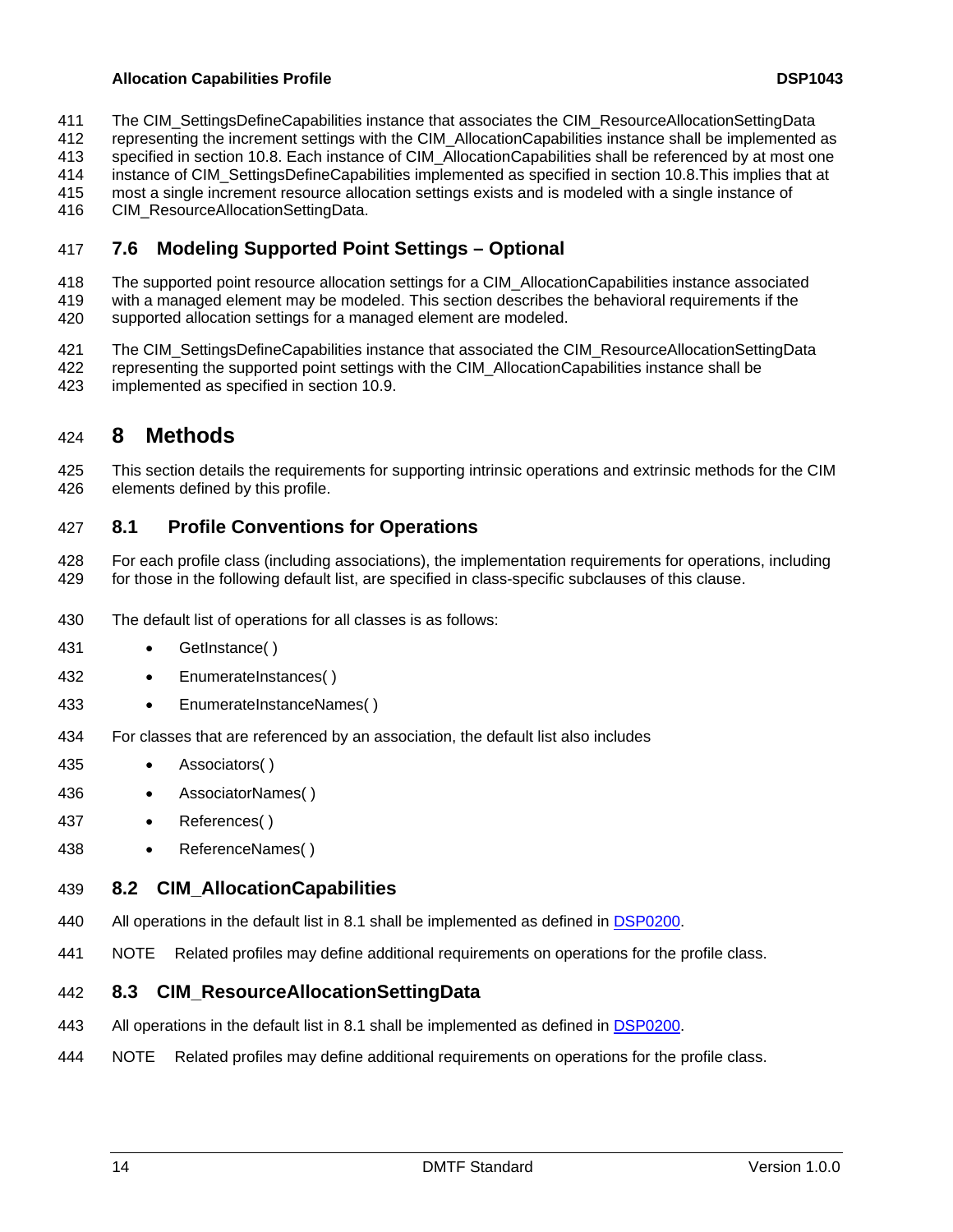### <span id="page-14-0"></span>445 **8.4 CIM\_SettingsDefineCapabilities**

[Table 2](#page-14-3) lists implementation requirements for operations. If implemented, these operations shall be 446

implemented as defined in *[DSP0200](#page-6-5)*. In addition, and unless otherwise stated in [Table 2](#page-14-3), all operations in 448 the default list in [8.1](#page-13-2) shall be implemented as defined in **DSP0200**. 447

449 NOTE: Related profiles may define additional requirements on operations for the profile class.

<span id="page-14-3"></span>450

**Table 2 – Operations: CIM\_SettingsDefineCapabilities** 

| <b>Operation</b>       | <b>Requirement</b> | <b>Messages</b> |
|------------------------|--------------------|-----------------|
| Associators            | Unspecified        | None            |
| <b>AssociatorNames</b> | Unspecified        | None            |
| References             | Unspecified        | None            |
| <b>ReferenceNames</b>  | Unspecified        | None            |

### <span id="page-14-1"></span>451 **8.5 CIM\_ElementCapabilities**

[Table 3](#page-14-4) lists implementation requirements for operations. If implemented, these operations shall be 452

implemented as defined in *[DSP0200](#page-6-5)*. In addition, and unless otherwise stated in [Table 3](#page-14-4), all operations in 454 the default list in [8.1](#page-13-2) shall be implemented as defined in **DSP0200**. 453

455 NOTE: Related profiles may define additional requirements on operations for the profile class.

<span id="page-14-4"></span>456

**Table 3 – Operations: CIM\_ElementCapabilities** 

| <b>Operation</b>      | <b>Requirement</b> | <b>Messages</b> |
|-----------------------|--------------------|-----------------|
| Associators           | Unspecified        | None            |
| AssociatorNames       | Unspecified        | None            |
| References            | Unspecified        | None            |
| <b>ReferenceNames</b> | Unspecified        | None            |

### <span id="page-14-2"></span>457 **9 Use Cases**

This section contains object diagrams and use cases for the DMTF Allocation Capabilities Profile. Use cases are informative and are not intended to define the requirements for conformance. 458 459

460 CIM\_AllocationCapabilities and its associated set of CIM\_ResourceAllocationSettingData instances

461 define the allocation capability for a given resource type of a host system or resource pool, or describes

462 the mutability and the valid ranges for change of a CIM\_ResourceAllocationSettingData instance.

463 [Figure 2](#page-15-3) demonstrates uses of CIM\_AllocationCapabilities to represent the allocation capabilities of a

464 465 virtualization system and one resource pool within the virtualization system. [Figure 3](#page-16-1) demonstrates the use of CIM\_AllocationCapabilities to represent the mutability of a property within an associated Current

466 CIM\_ResourceAllocationSettingData.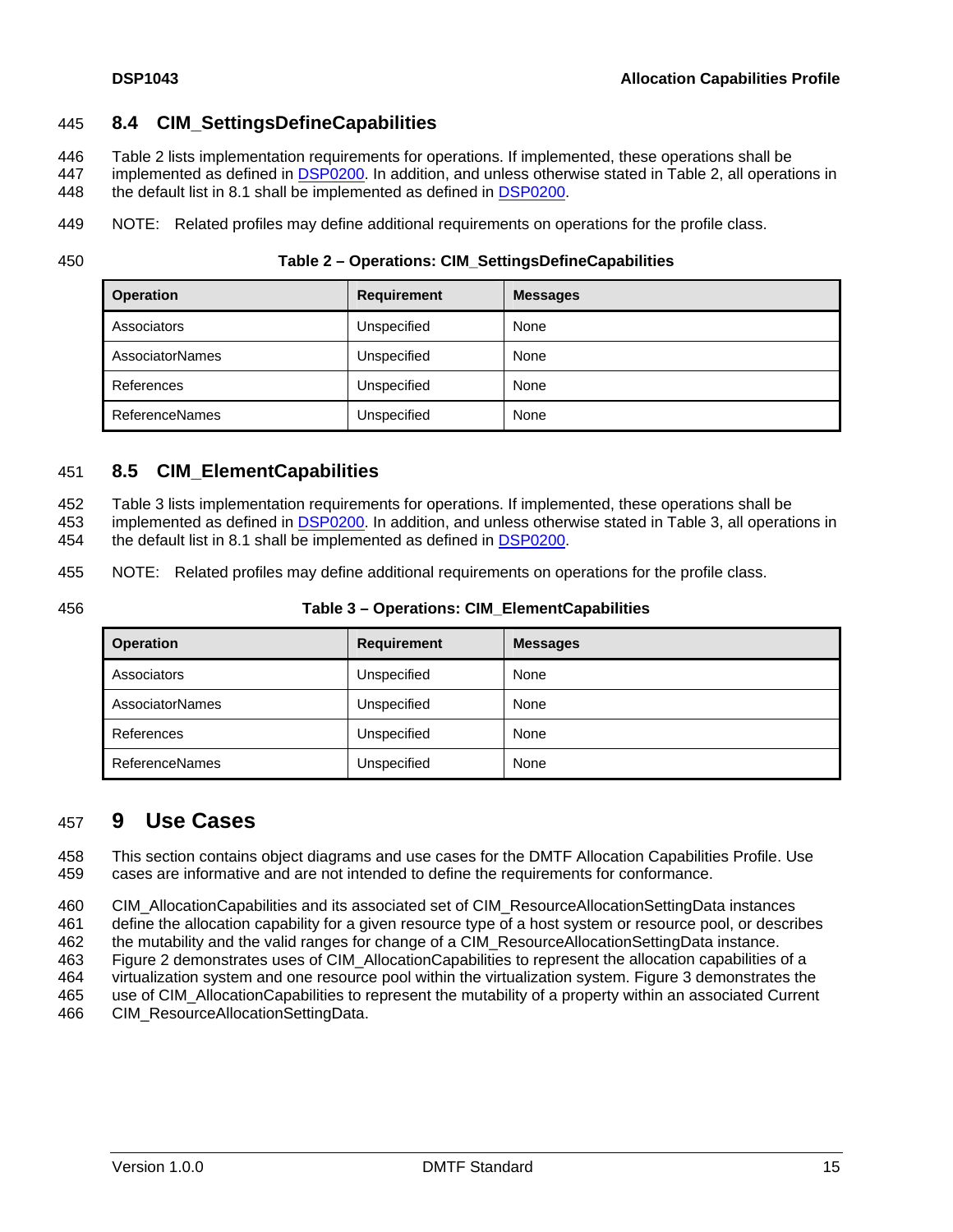

467

#### <span id="page-15-3"></span>468 **Figure 2 – Allocation Capabilities Associated to CIM\_ComputerSystem and CIM\_ResourcePool**

#### <span id="page-15-0"></span>469 **9.1 Associating CIM\_AllocationCapabilities with a Host System**

470 471 472 473 The CIM\_AllocationCapabilities instance associated to the host system defines the allocation capabilities of the host system for a resource type. In [Figure 2](#page-15-3) the host system is capable of accepting allocation requests for systems with up to 4 CPUs and a minimum of one CPU or if no value for CPU VirtualQuantity is specified in an allocation request the default value of 1 is used.

### <span id="page-15-1"></span>474 **9.2 Associating CIM\_AllocationCapabilities with a Resource Pool**

475 476 477 478 479 The CIM\_AllocationCapabilities instance associated to the resource pool defines the allocation capabilities of the resource pool. This usage allows a host system to present the capabilities of multiple resource pools for a resource type. As illustrated in [Figure 2,](#page-15-3) the capability set for this specific CPU resource pool subsets the overall capabilities of the virtualization system. The specific resource pool instance in the figure limits the maximum CPUs in a virtual system to two.

#### <span id="page-15-2"></span>481 480 **9.3 Associating CIM\_AllocationCapabilities with a CIM\_ResourceAllocationSettingData Instance**

482 483 As shown in [Figure 3](#page-16-1), the instance of CIM\_AllocationCapabilities that is associated to the current CIM\_ResourceAllocationSettingData instances specifies the mutability of the VirtualQuantity property in

484 the associated Current CIM\_ResourceAllocationSettingData instance. [Figure 3](#page-16-1) shows a capability set of a

- 485 current CIM\_ResourceAllocationSettingData associated to a single instance of CIM\_Processor. This
- 486 specifies that the VirtualQuantity property in the Current CIM\_ResourceAllocationSettingData can be
- 487 changed from 1 to 2.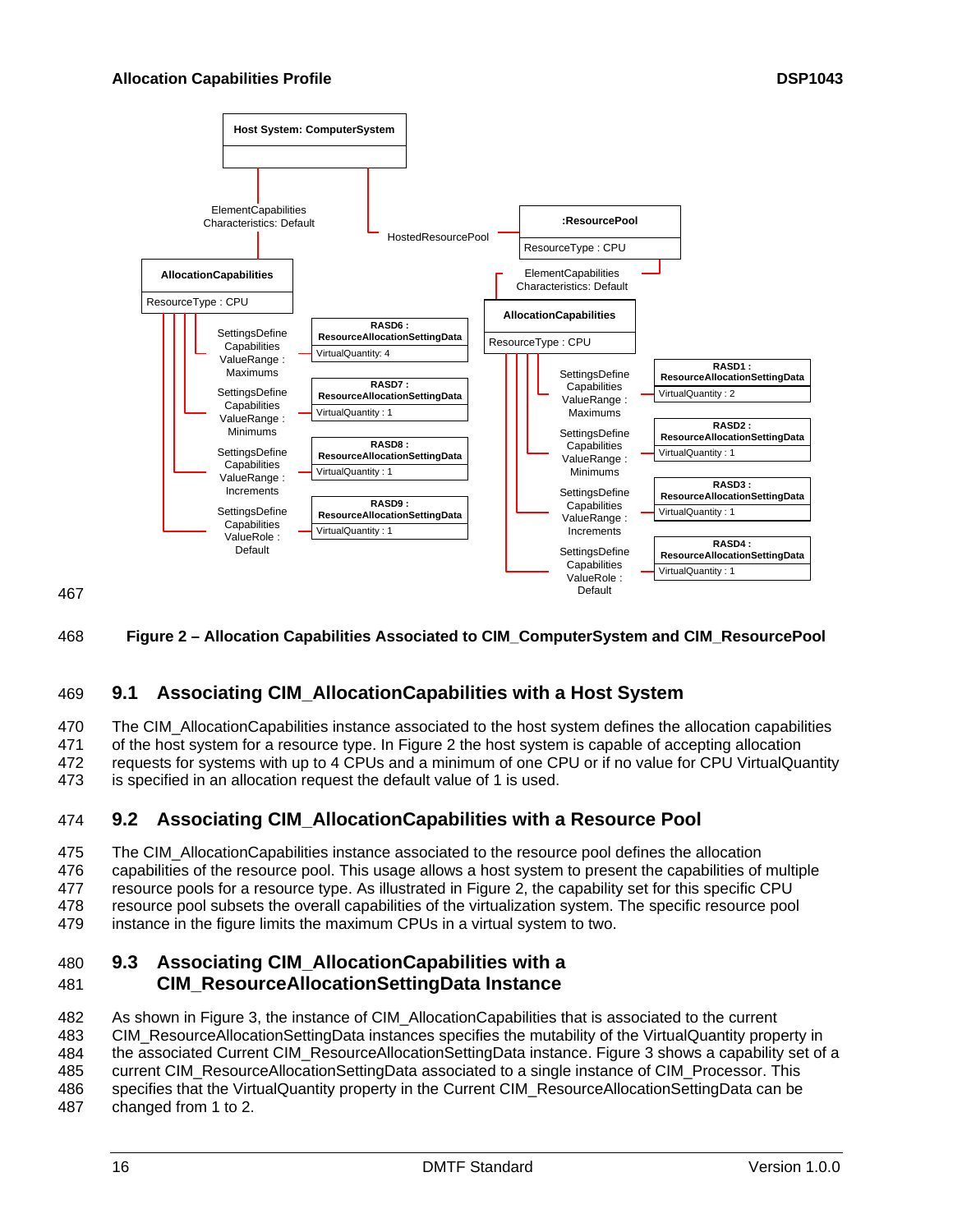

<span id="page-16-1"></span>

488

#### **Figure 3 – Allocation Capabilities Associated to CIM\_ResourceAllocationSettingData**

#### <span id="page-16-0"></span>491 490 **9.4 Associating Multiple CIM\_AllocationCapabilities with One Resource Pool Instance**

492 [Figure 4](#page-17-3) shows an example in which multiple capability sets are used to express multiple capabilities of a

493 494 single resource pool. This example shows a system that allows either shared or exclusive access of a resource. Based on the type of allocation selected the Default, Minimum and Increment

495 CIM\_ResourceAllocationSettingData instances reflect different property values. Each capability set

496 defines one correlated set. A setting from one set may not be combined with a setting from another set to

497 form a valid allocation request for a given resource.

498 While this example is based on the SharingMode property in CIM AllocationCapabilities, other

499 500 possibilities exist. For example, different capability sets may be based on the AllocationUnits property in CIM\_ResourceAllocationSettingData.

- 501 The property CIM\_ElementCapabilities.Characteristics set to 2 ("Default") shows that the
- 502 CIM\_AllocationCapabilities instance AC0 represents the default capability set for this resource pool.
- 503 This same pattern applies to capability sets associated with a host system or
- 504 CIM\_ResourceAllocationSettingData, as well as to the example shown in [Figure 4.](#page-17-3)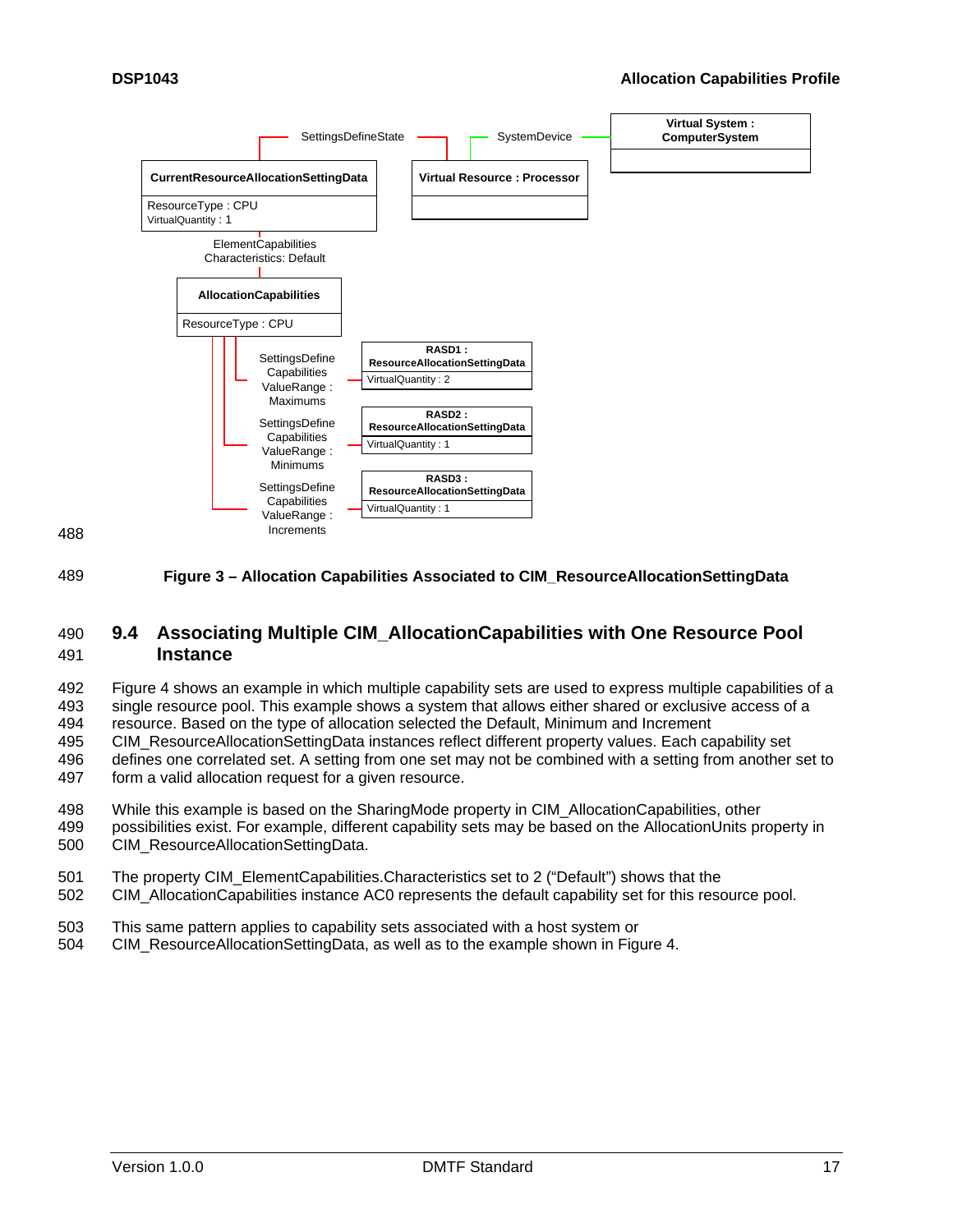#### **Allocation Capabilities Profile DSP1043**



<span id="page-17-3"></span>506

505

**Figure 4 – Multiple CIM\_AllocationCapabilities Instances** 

#### <span id="page-17-0"></span>508 507 **9.5 Discovering a Host System's Allocation Capability for a Given Resource Type**

- 509 The client can enumerate the CIM\_AllocationCapabilities instances associated to the target
- 510 CIM\_ComputerSystem (host system) with the CIM\_ElementCapabilities association, filtering on the
- 511 CIM\_AllocationCapabilities.ResourceType property to select only the CIM\_AllocationCapabilities
- 512 instances of the desired resource type.

#### <span id="page-17-1"></span>514 513 **9.6 Discovering the Allocation Capability for a Given Resource Type for a Specific Resource Pool**

- 515 The client enumerates the CIM\_ResourcePool instances by filtering on the
- 516 CIM\_ResourcePool.ResourceType property to select only the CIM\_ResourcePool instances of the
- 517 desired resource type. For each of the target instances of CIM\_ResourcePool select all of the instances

518 of CIM\_AllocationCapabilities associated with the CIM\_ElementCapabilities association.

#### <span id="page-17-2"></span>520 519 **9.7 Determining the Default Instance of CIM\_AllocationCapabilities for a Given Resource Type**

- 521 From the selected CIM\_AllocationCapabilities instance(s) (see sections [9.5](#page-17-0) and [9.6\)](#page-17-1) the client selects the
- 522 523 CIM\_AllocationCapabilities instance associated through the CIM\_ElementCapabilities association where the value of the CIM\_ElementCapabilities.Characteristics property is 2 ("Default").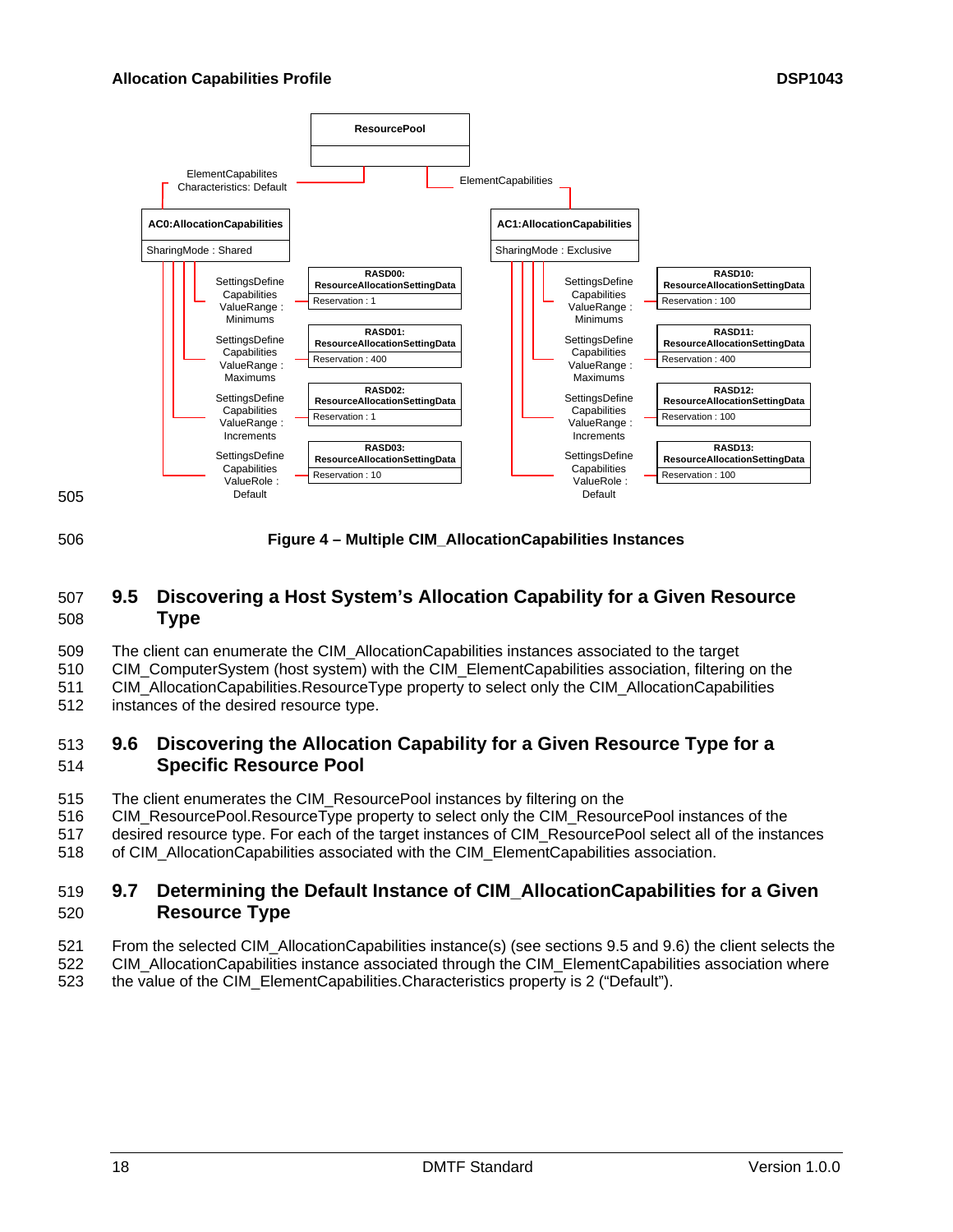#### <span id="page-18-0"></span>524 **9.8 Determining the Default, Supported Point and Valid Ranges of Property Values Representing the Allocation Capability from a Selected Instance of CIM\_AllocationCapabilities**  525 526

527 528 529 530 The client finds the CIM\_ResourceAllocationSettingData instance associated with a selected instance of CIM\_AllocationCapabilities (see sections [9.5](#page-17-0) and [9.6\)](#page-17-1) through the CIM\_SettingsDefineCapabilities association where the value of the CIM\_SettingsDefineCapabilities.ValueRole property is 0 ("Default"). The values within the selected CIM\_ResourceAllocationSettingData instance represent the default values

- 531 532 for the host system or the selected resource pool. A null value specifies that the property is not relevant for the resource type.
- 533 After determining that there is a non-null default property value, the client finds the
- 534 CIM\_ResourceAllocationSettingData instances associated with a selected instance of
- 535 CIM\_AllocationCapabilities (see sections [9.5](#page-17-0) and [9.6\)](#page-17-1) through the CIM\_SettingsDefineCapabilities
- 536 association where the value of the CIM\_SettingsDefineCapabilities.ValueRole property is 3 ("Supported")
- 537 and the value of the CIM SettingsDefineCapabilities. ValueRange property is 0 ("Point"). The set of non-
- 538 null values for a given property within the selected set of CIM\_ResourceAllocationSettingData represents
- 539 supported values for that property.
- 540 For numeric properties the client finds the CIM\_ResourceAllocationSettingData instances associated with
- 541 a selected instance of CIM\_AllocationCapabilities (see sections [9.5](#page-17-0) and [9.6](#page-17-1)) through the
- 542 CIM\_SettingsDefineCapabilities associations where the value of the
- 543 CIM\_SettingsDefineCapabilities.ValueRole property is 1 ("Minimums"), 2 ("Maximums"), or 3
- 544 ("Increments"). The minimum and maximum values define the range of valid parameters. The increment
- 545 values describe the valid steps within a specified range. Each of these instances represents a limitation
- 546 on the range of supported values. For example, if a property has a minimum value but no maximum value
- 547 548 specified, the maximum is not limited. If the property has a maximum value but no minimum value there is no minimum value.

#### <span id="page-18-1"></span>550 549 **9.9 Discovering the Supported Changes of a Property Value in an Instance of a CIM\_ResourceAllocationSettingData**

- 551 552 The client enumerates the set of CIM\_AllocationCapabilities instances associated with the association CIM\_ElementCapabilities to the target CIM\_ResourceAllocationSettingData instance.
- 553 The client finds the CIM\_ResourceAllocationSettingData instance associated with a selected instance of
- 554 CIM\_AllocationCapabilities through the CIM\_SettingsDefineCapabilities association where the value of
- 555 the CIM\_SettingsDefineCapabilities.ValueRole property is 3 ("Supported") and the value of the
- 556 ValueRange property is 0 ("Point"). The set of non-null values for a given property within the selected set
- 557 of CIM\_ResourceAllocationSettingData represents supported point values for that property.
- 558 559 For numeric properties the client finds the CIM\_ResourceAllocationSettingData instances associated with a selected instance of CIM\_AllocationCapabilities through the CIM\_SettingsDefineCapabilities
- 560 associations where the value of the CIM\_SettingsDefineCapabilities.ValueRole property is 1
- 561 ("Minimums"), 2 ("Maximums"), or 3 ("Increments"). The minimum and maximum values define a range of
- 562 supported values for numeric properties. The increments value describes the valid steps within a
- 563 specified range. Each of these instances represents a limitation on the range of supported values. For
- 564 example, if a property has a minimum value but no maximum value specified, the maximum is not limited.
- 565 If the property has a maximum value but no minimum value specified, the minimum is not constrained.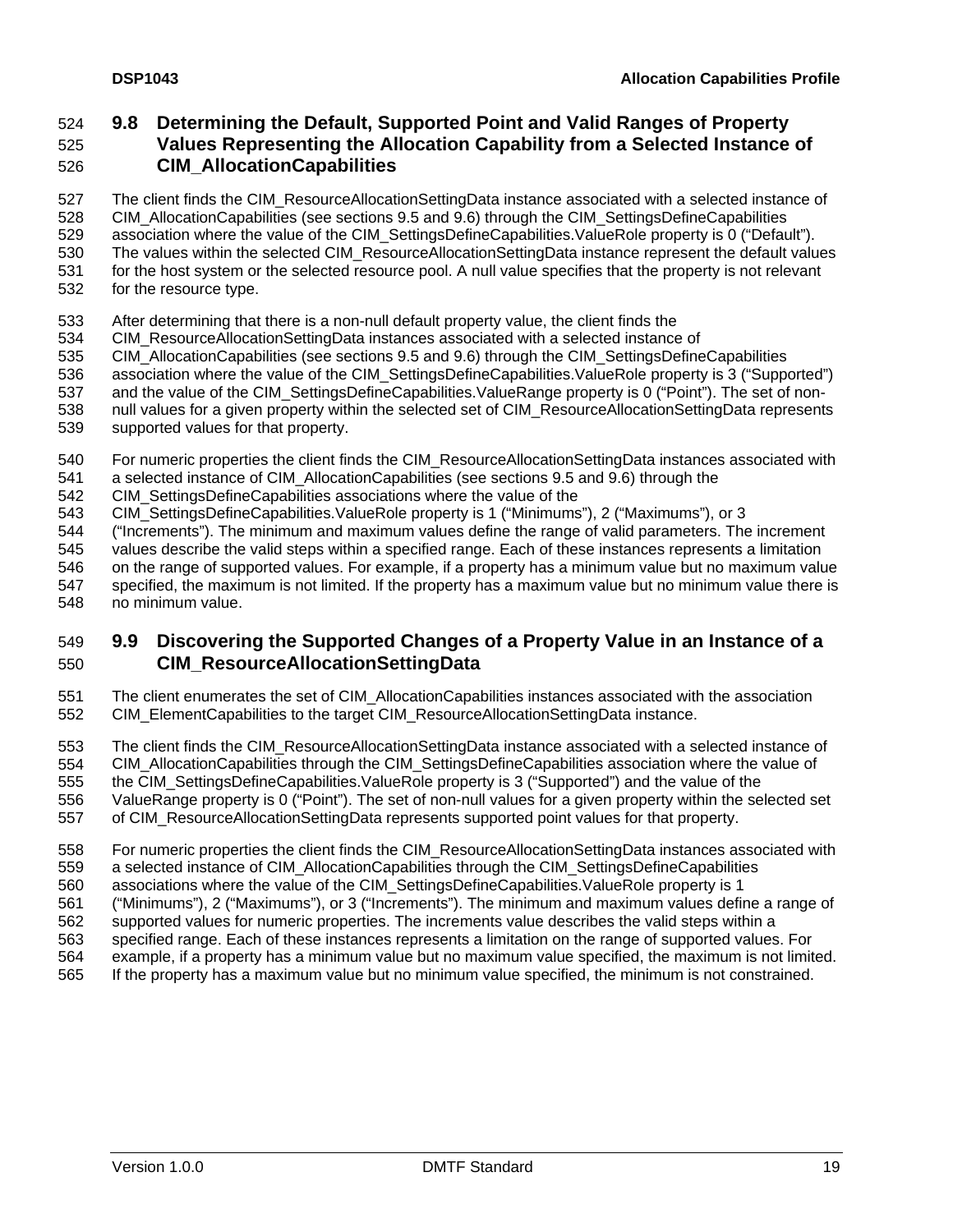### <span id="page-19-0"></span>566 **10 CIM Elements**

[Table 4](#page-19-3) shows the instances of CIM Elements for this profile. Instances of the CIM Elements shall be implemented as described in [Table 4](#page-19-3). Sections [7](#page-11-0) ("Implementation") and [8](#page-13-1) ("Methods") may impose 567 568 569 additional requirements on these elements.

<span id="page-19-3"></span>

| Table 4 – CIM Elements: Allocation Capabilities Profile |
|---------------------------------------------------------|
|---------------------------------------------------------|

| <b>Element Name</b>               | <b>Requirement</b> | <b>Description</b>                                      |
|-----------------------------------|--------------------|---------------------------------------------------------|
| <b>Classes</b>                    |                    |                                                         |
| <b>CIM AllocationCapabilities</b> | Mandatory          | See section 10.1.                                       |
| CIM_ElementCapabilities           | Mandatory          | See section 10.2.                                       |
| CIM_SettingsDefineCapabilities    | Mandatory          | See sections 10.3, 10.5, 10.6, 10.7, 10.8, and<br>10.9. |
| <b>Indications</b>                |                    |                                                         |
| None defined in this profile      |                    |                                                         |

#### <span id="page-19-1"></span>571 **10.1 CIM\_AllocationCapabilities**

CIM\_AllocationCapabilities represents the allocation capabilities of a host system or resource pool or represents the mutability a CIM\_ResourceAllocationSettingData instance. 572 573

- 574 [Table 5](#page-19-4) provides information about the properties of CIM\_AllocationCapabilities.
- <span id="page-19-4"></span>575

#### **Table 5 – Class: CIM\_AllocationCapabilities**

| <b>Elements</b>              | <b>Requirement</b> | <b>Notes</b>                                      |
|------------------------------|--------------------|---------------------------------------------------|
| InstanceID                   | Mandatory          | Key                                               |
| ResourceType                 | Mandatory          | None                                              |
| OtherResourceType            | Conditional        | Shall be used if ResourceType matches 1 ("Other") |
| RequestTypesSupported        | Mandatory          | None                                              |
| SharingMode                  | Mandatory          | None                                              |
| <b>SupportedAddStates</b>    | Optional           | None                                              |
| <b>SupportedRemoveStates</b> | Optional           | None                                              |

#### <span id="page-19-2"></span>576 **10.2 CIM\_ElementCapabilities**

- CIM\_ElementCapabilities associates an instance of CIM\_AllocationCapabilities with a subclass of 577
- CIM\_ManagedElement assumed to be CIM\_System, CIM\_ResourcePool, or 578
- CIM\_ResourceAllocationSettingData. 579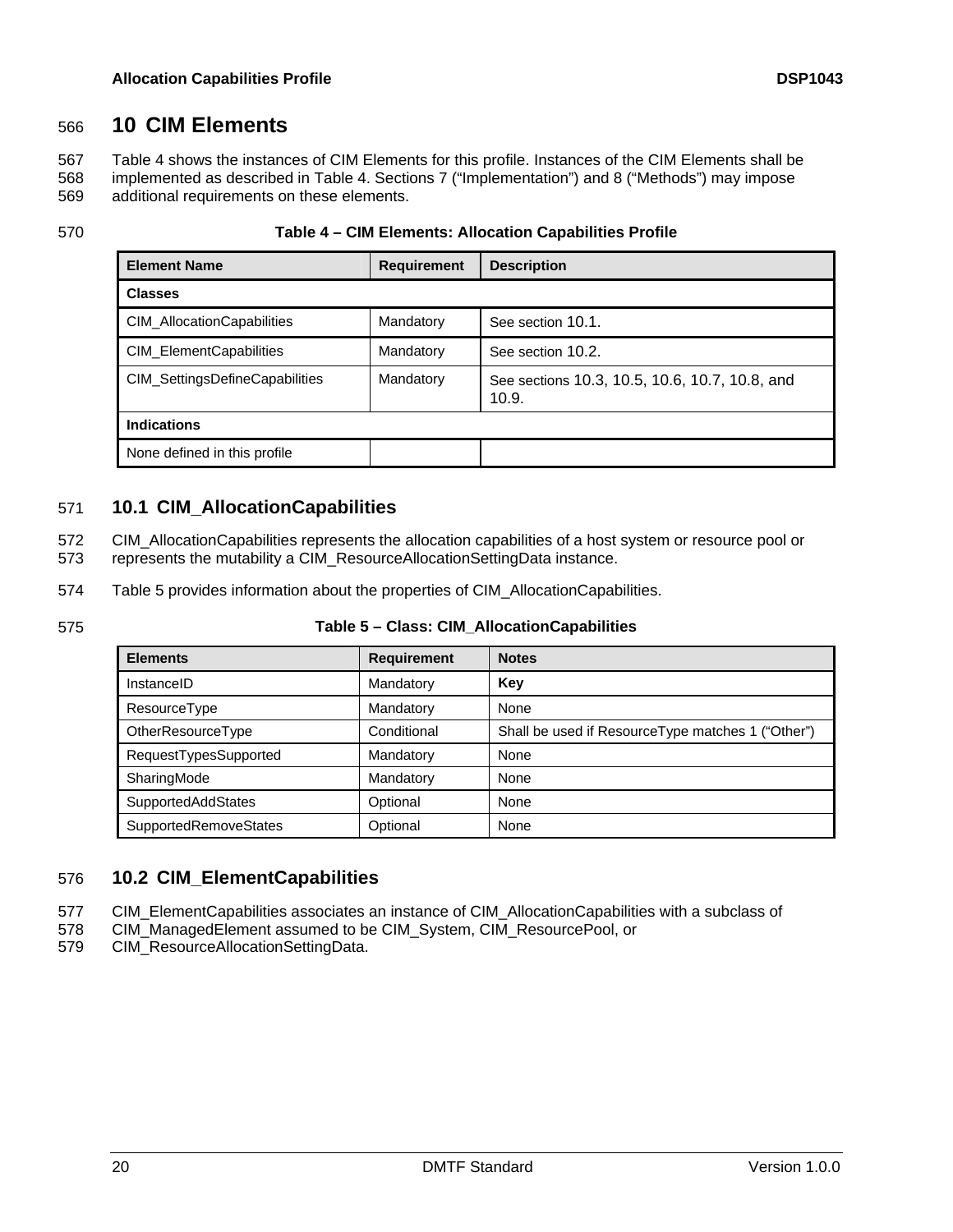#### 580 [Table 6](#page-20-2) defines the properties of CIM\_ElementCapabilities.

#### <span id="page-20-2"></span>581 **Table 6 – Class: CIM\_ElementCapabilities**

| <b>Properties</b> | <b>Requirement</b> | <b>Notes</b>                                                       |
|-------------------|--------------------|--------------------------------------------------------------------|
| ManagedElement    | Mandatory          | Key                                                                |
|                   |                    | Cardinality 1*                                                     |
| Capabilities      | Mandatory          | Key                                                                |
|                   |                    | Shall be a reference to the CIM_AllocationCapabilities<br>instance |
|                   |                    | Cardinality *                                                      |
| Characteristics   | Mandatory          |                                                                    |

#### <span id="page-20-0"></span>582 **10.3 CIM\_ElementCapabilities – Default**

- CIM\_ElementCapabilities associates an instance of CIM\_AllocationCapabilities with a subclass of 583
- CIM\_ManagedElement assumed to be CIM\_System, CIM\_ResourcePool, or 584
- CIM\_ResourceAllocationSettingData representing the default capabilities. 585
- 586 [Table 6](#page-20-2) defines the properties of CIM\_ElementCapabilities.
- <span id="page-20-3"></span>587

|  | Table 7 - Class: CIM_ElementCapabilities (Default) |  |
|--|----------------------------------------------------|--|
|--|----------------------------------------------------|--|

| <b>Properties</b> | <b>Requirement</b> | <b>Notes</b>                                                             |
|-------------------|--------------------|--------------------------------------------------------------------------|
| ManagedElement    | Mandatory          | Key                                                                      |
|                   |                    | Cardinality 1                                                            |
| Capabilities      | Mandatory          | Key                                                                      |
|                   |                    | Shall be a reference to a default<br>CIM_AllocationCapabilities instance |
|                   |                    | Cardinality 1                                                            |
| Characteristics   | Mandatory          | <b>Matches 2 "Default"</b>                                               |

### <span id="page-20-1"></span>588 **10.4 CIM\_SettingsDefineCapabilities**

CIM\_SettingsDefineCapabilities associates a CIM\_ResourceAllocationSettingData instance, representing the settable or mutable allocation settings for a resource, with a CIM\_AllocationCapabilities instance. 589 590

591 [Table 8](#page-21-1) provides information about the properties of CIM\_SettingsDefineCapabilities.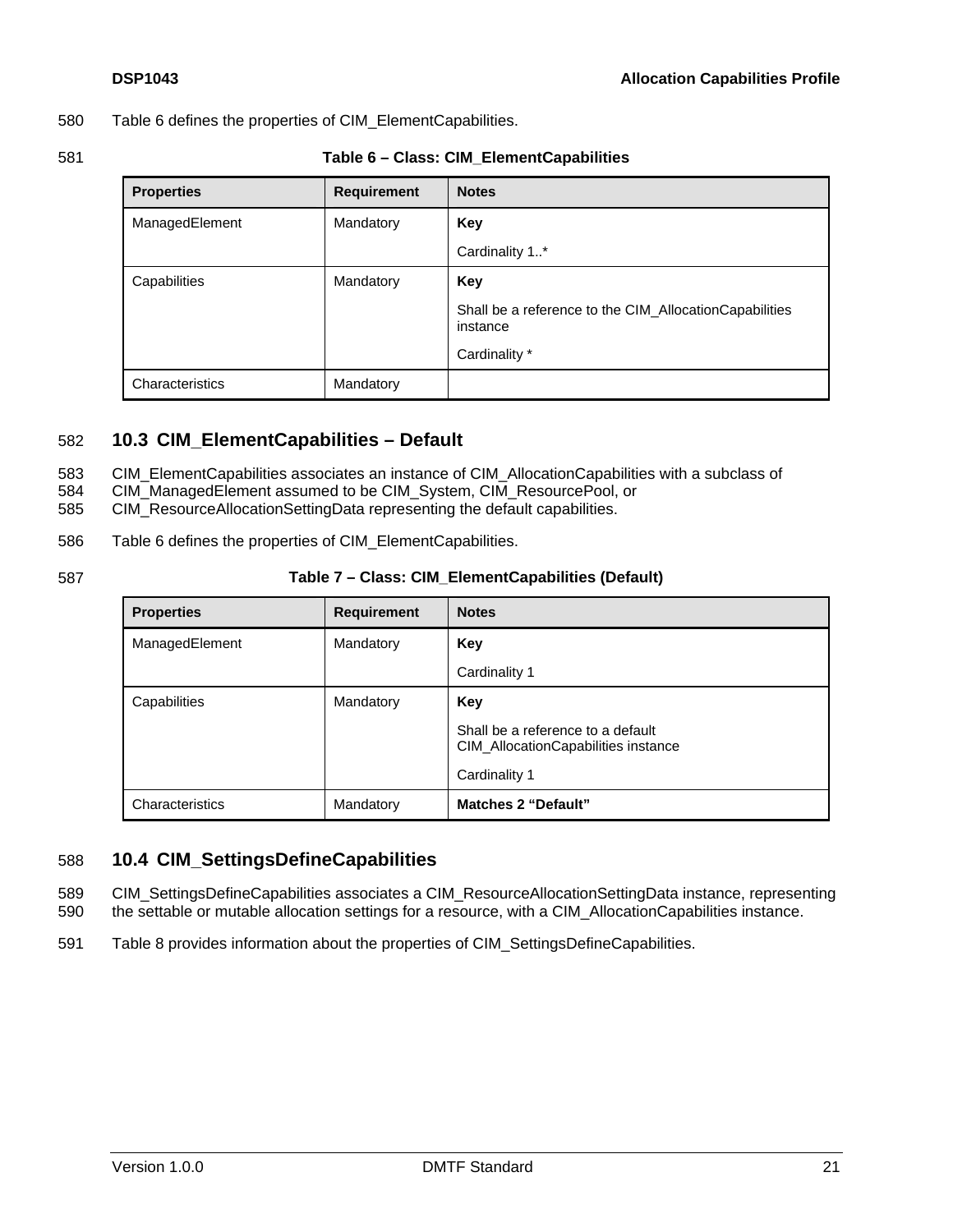#### <span id="page-21-1"></span>592 **Table 8 – Class: CIM\_SettingsDefineCapabilities**

| <b>Elements</b>       | <b>Requirement</b> | <b>Notes</b>                                                                                  |
|-----------------------|--------------------|-----------------------------------------------------------------------------------------------|
| <b>GroupComponent</b> | Mandatory          | Shall be a reference to an instance of<br><b>CIM AllocationCapabilities</b><br>Cardinality 1  |
| PartComponent         | Mandatory          | Shall be a reference to an instance of<br>CIM ResourceAllocationSettingData<br>Cardinality 1* |
| PropertyPolicy        | Mandatory          |                                                                                               |
| ValueRole             | Mandatory          |                                                                                               |
| ValueRange            | Mandatory          |                                                                                               |

### <span id="page-21-0"></span>593 **10.5 CIM\_SettingsDefineCapabilities – Default**

CIM\_SettingsDefineCapabilities associates a CIM\_ResourceAllocationSettingData instance, representing default allocation settings for a resource, with a CIM\_AllocationCapabilities instance. 594 595

<span id="page-21-2"></span>596 [Table 9](#page-21-2) provides information about the properties of CIM\_SettingsDefineCapabilities (Default).

|  |  | Table 9 - Class: CIM_SettingsDefineCapabilities (Default) |  |  |
|--|--|-----------------------------------------------------------|--|--|
|--|--|-----------------------------------------------------------|--|--|

| <b>Elements</b>       | <b>Requirement</b> | <b>Notes</b>                                                                |
|-----------------------|--------------------|-----------------------------------------------------------------------------|
| <b>GroupComponent</b> | Mandatory          | Shall be a reference to an instance of<br><b>CIM_AllocationCapabilities</b> |
|                       |                    | Cardinality 1                                                               |
| PartComponent         | Mandatory          | Shall be a reference to an instance of<br>CIM ResourceAllocationSettingData |
|                       |                    | Cardinality 1                                                               |
| PropertyPolicy        | Mandatory          | Matches 0 ("Independent")                                                   |
| ValueRole             | Mandatory          | Matches 0 ("Default")                                                       |
| ValueRange            | Mandatory          | Matches 0 ("Point")                                                         |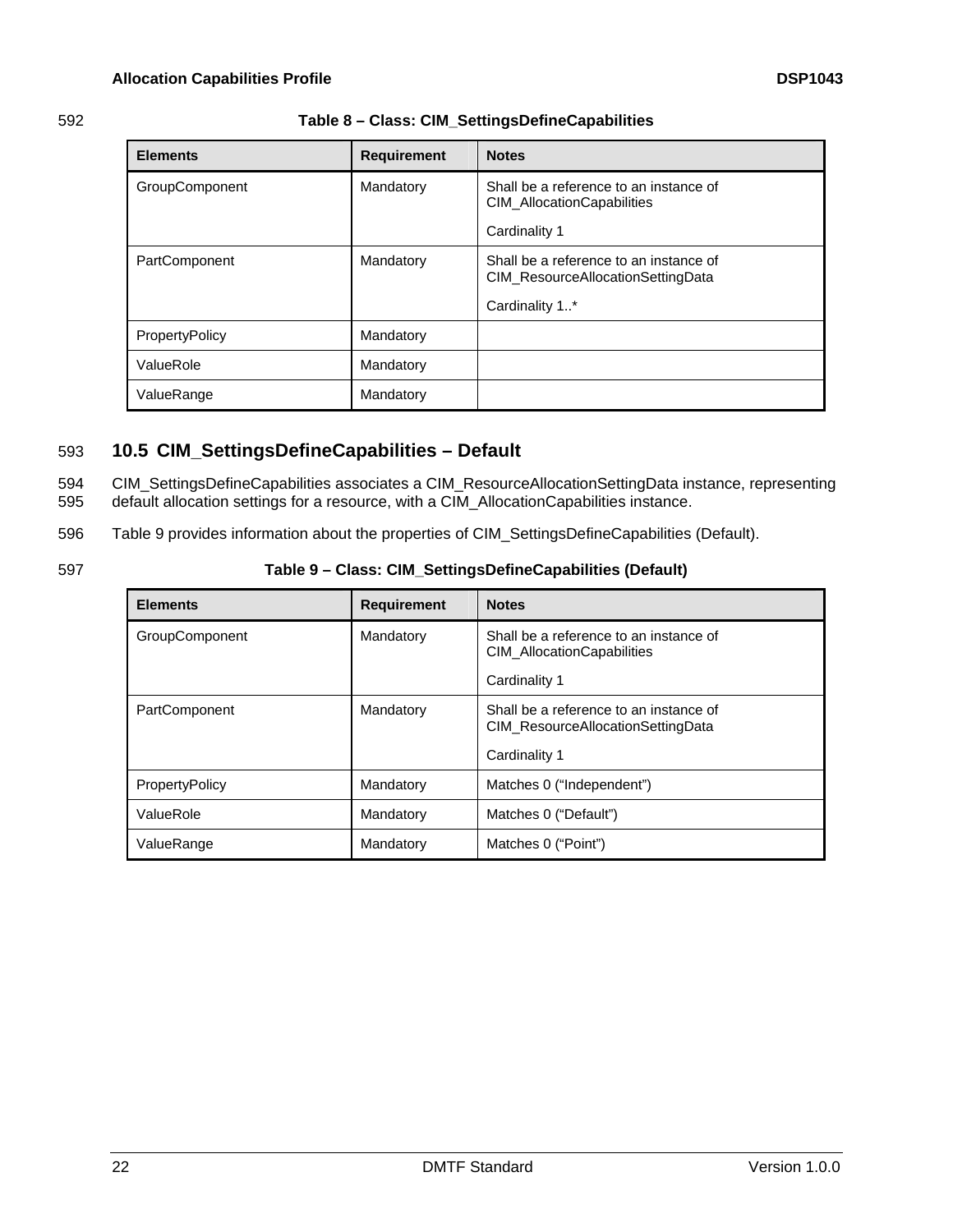#### <span id="page-22-0"></span>598 **10.6 CIM\_SettingsDefineCapabilities – Minimums**

- CIM\_SettingsDefineCapabilities associates a CIM\_ResourceAllocationSettingData instance representing the minimum values of valid numeric settings to a CIM\_AllocationCapabilities instance. 599 600
- 601 [Table 10](#page-22-2) provides information about the properties of CIM\_SettingsDefineCapabilities (Minimums).

<span id="page-22-2"></span>602

**Table 10 – Class: CIM\_SettingsDefineCapabilities (Minimums)** 

| <b>Elements</b>       | <b>Requirement</b> | <b>Notes</b>                                                                |
|-----------------------|--------------------|-----------------------------------------------------------------------------|
| <b>GroupComponent</b> | Mandatory          | Shall be a reference to an instance of<br>CIM Allocation Capabilities       |
|                       |                    | Cardinality 1                                                               |
| PartComponent         | Mandatory          | Shall be a reference to an instance of<br>CIM ResourceAllocationSettingData |
|                       |                    | Cardinality 1                                                               |
| PropertyPolicy        | Mandatory          | Matches 0 ("Independent")                                                   |
| ValueRole             | Mandatory          | Matches 3 ("Supported")                                                     |
| ValueRange            | Mandatory          | Matches 1 ("Minimums")                                                      |

#### <span id="page-22-5"></span><span id="page-22-4"></span><span id="page-22-1"></span>603 **10.7 CIM\_SettingsDefineCapabilities – Maximums**

CIM\_SettingsDefineCapabilities associates a CIM\_ResourceAllocationSettingData instance representing the maximum values of valid numeric settings to a CIM\_AllocationCapabilities instance. 604 605

<span id="page-22-3"></span>606 [Table 11](#page-22-3) provides information about the properties of CIM\_SettingsDefineCapabilities (Maximums).

**Table 11 – Class: CIM\_SettingsDefineCapabilities (Maximums)** 

| <b>Elements</b> | <b>Requirement</b> | <b>Notes</b>                                                                                 |
|-----------------|--------------------|----------------------------------------------------------------------------------------------|
| GroupComponent  | Mandatory          | Shall be a reference to an instance of<br>CIM Allocation Capabilities<br>Cardinality 1       |
| PartComponent   | Mandatory          | Shall be a reference to an instance of<br>CIM ResourceAllocationSettingData<br>Cardinality 1 |
| PropertyPolicy  | Mandatory          | Matches 0 ("Independent")                                                                    |
| ValueRole       | Mandatory          | Matches 3 ("Supported")                                                                      |
| ValueRange      | Mandatory          | Matches 2 ("Maximums")                                                                       |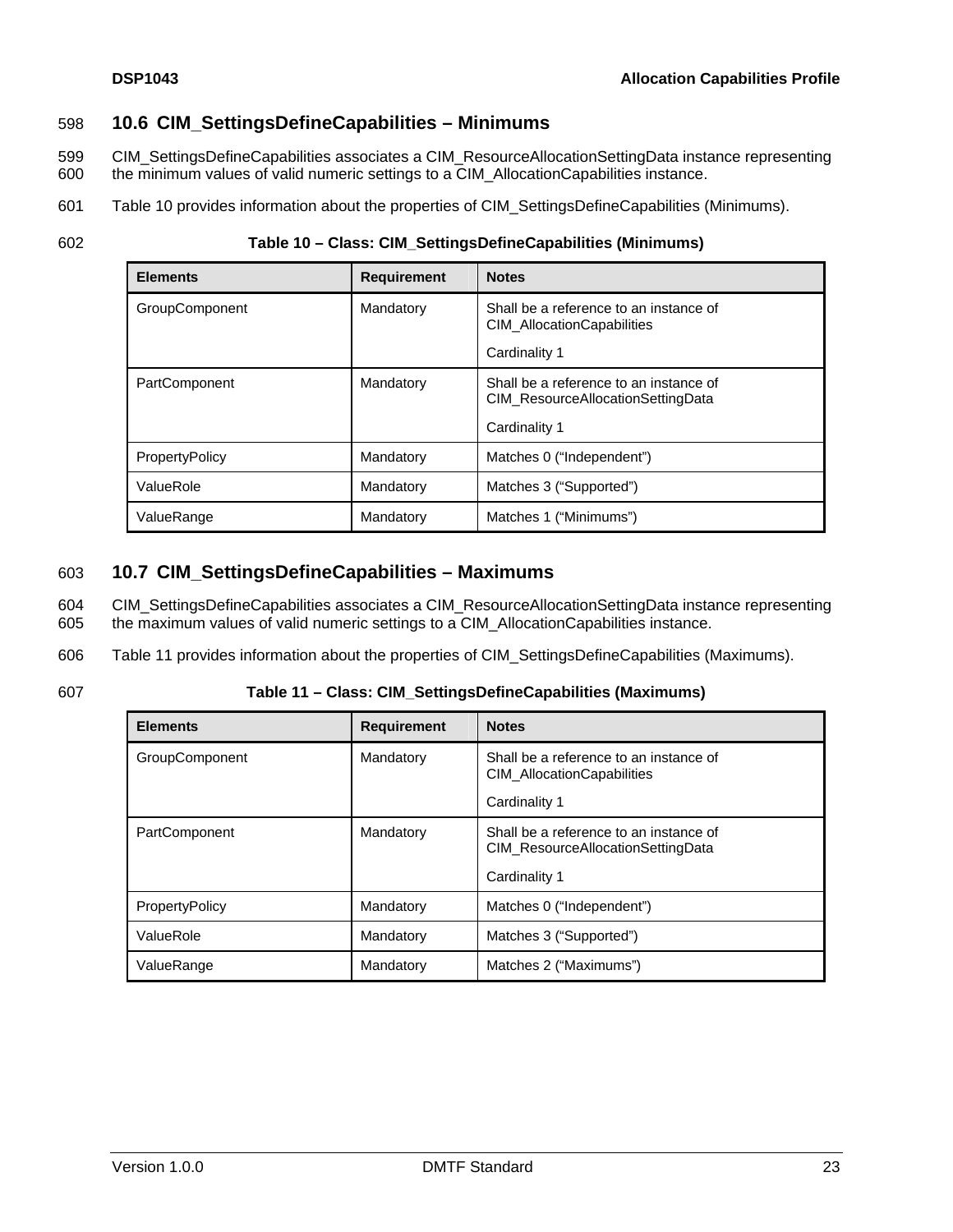#### **Allocation Capabilities Profile DSP1043**

#### <span id="page-23-0"></span>608 **10.8 CIM\_SettingsDefineCapabilities – Increments**

- CIM\_SettingsDefineCapabilities associates a CIM\_ResourceAllocationSettingData instance, representing 609
- the increment between the maximum and minimum values of supported numeric settings, to a 610
- CIM\_AllocationCapabilities instance. 611
- 612 [Table 12](#page-23-2) provides information about the properties of CIM\_SettingsDefineCapabilities (Increments).

<span id="page-23-2"></span>613

**Table 12 – Class: CIM\_SettingsDefineCapabilities (Increments)** 

| <b>Elements</b>       | <b>Requirement</b> | <b>Notes</b>                                                                                 |
|-----------------------|--------------------|----------------------------------------------------------------------------------------------|
| <b>GroupComponent</b> | Mandatory          | Shall be a reference to an instance of<br><b>CIM AllocationCapabilities</b><br>Cardinality 1 |
| PartComponent         | Mandatory          | Shall be a reference to an instance of<br>CIM ResourceAllocationSettingData<br>Cardinality 1 |
| PropertyPolicy        | Mandatory          | Matches 0 ("Independent")                                                                    |
| ValueRole             | Mandatory          | Matches 3 ("Supported")                                                                      |
| ValueRange            | Mandatory          | Matches 3 ("Increments")                                                                     |

#### <span id="page-23-1"></span>614 **10.9 CIM\_SettingsDefineCapabilities – Supported Point**

CIM\_SettingsDefineCapabilities associates a CIM\_ResourceAllocationSettingData instance, representing the settable or mutable allocation settings for a resource, with a CIM\_AllocationCapabilities instance. 615 616

617 618 [Table 13](#page-23-3) provides information about the properties of CIM\_SettingsDefineCapabilities (Independent Supported Point).

<span id="page-23-3"></span>619

**Table 13 – Class: CIM\_SettingsDefineCapabilities (Independent Supported Point)** 

| <b>Elements</b>       | <b>Requirement</b> | <b>Notes</b>                                                                                               |
|-----------------------|--------------------|------------------------------------------------------------------------------------------------------------|
| <b>GroupComponent</b> | Mandatory          | Shall be a reference to an instance of<br>CIM Allocation Capabilities<br>Cardinality 1                     |
| PartComponent         | Mandatory          | Shall be a reference to an instance of<br>CIM ResourceAllocationSettingData<br>Cardinality 1. <sup>*</sup> |
| PropertyPolicy        | Mandatory          | Matches 0 ("Independent") or 1 ("Correlated")                                                              |
| ValueRole             | Mandatory          | Matches 3 ("Supported")                                                                                    |
| ValueRange            | Mandatory          | Matches 0 ("Point")                                                                                        |